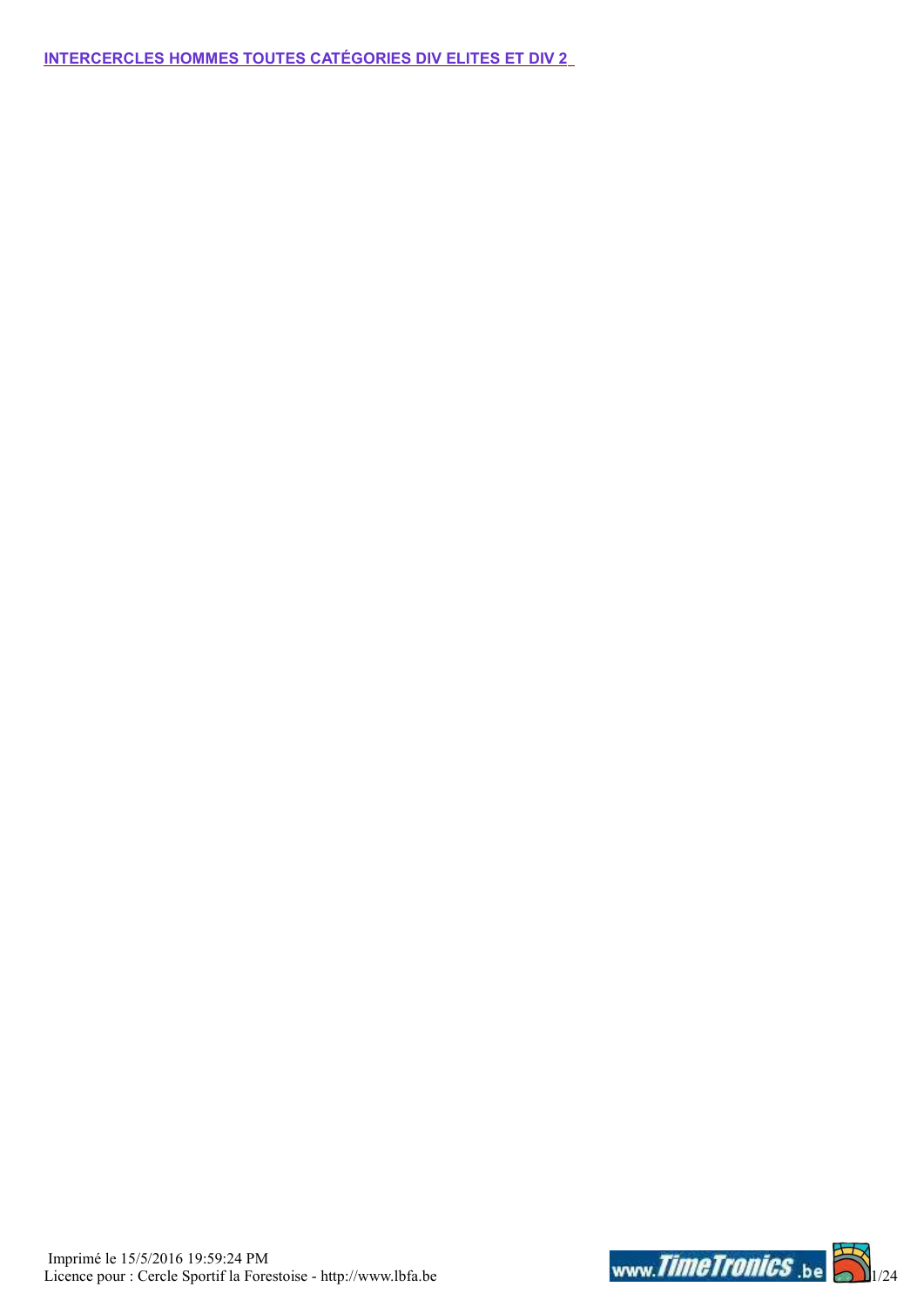### Performance de l'évènement 3: 400m Haies 0,914m/10H 45/35/40

(Toutes catégories (M))

### SÉRIE : 1

\*

 HORAIRE ANNONCÉ : 12:45:00 PM HORODATAGE DES RÉSULTATS : 14:06:46 PM

| <b>Class. Doss. Nom</b>      | Catégorie DdN Cercle Perf. Pts |      |                   |             |            | <b>Pts Eq.</b> Info |
|------------------------------|--------------------------------|------|-------------------|-------------|------------|---------------------|
| 3227 Jamli, Tarich           | <b>SENM</b>                    | 1986 | WS.               | 56.78       | $\Box$ 0   | 17                  |
| 6841 Bayard, Jean-Christophe | M35                            | 1978 | <b>DAMP</b> 57.11 |             | $\sqrt{0}$ | 15                  |
| 3 3171 Delhasse, Yannick     | <b>SEN M</b>                   | 1989 | <b>SPA</b>        | $1:02.26$ 0 |            | 12                  |
| 4 2645 Ngongo, Jean-Paul     | <b>SEN M</b>                   | 1993 | <b>CSF</b>        | $1:03.71$ 0 |            |                     |
| 5 2734 Simonis, Yann         | <b>JUN M</b>                   | 1996 | <b>HERV</b>       | $1:03.83$ 0 |            |                     |
| 3120 Krols, Brent            | JUN M                          | 1996 | CSDY DNS          |             |            |                     |
|                              |                                |      |                   |             |            |                     |

#### SÉRIE : 2

 HORAIRE ANNONCÉ : 12:55:00 PM HORODATAGE DES RÉSULTATS : 14:06:42 PM

| <b>Class. Doss. Nom</b> | Catégorie DdN Cercle Perf. Pts Pts Eq. Info |      |     |                |    |  |
|-------------------------|---------------------------------------------|------|-----|----------------|----|--|
| 2638 Anthierens, Jeff   | <b>SEN M</b>                                | 1994 | WS. | 59.43          | 14 |  |
| 2 3009 Girardot, Jérémy | SEN M                                       | 1987 |     | USTA 1:02.38 0 | 11 |  |
| 845 Dutrieux, Gilles    | JUN M                                       | 1997 |     | USBW 1:05.30 0 | 4  |  |
| 4 3319 Triniane, Noe    | SEN M                                       | 1993 |     | DAMP 1:06.00 0 |    |  |
| 2625 Dessy, Benoît      | <b>SEN M</b>                                | 1987 |     | HERV 1:07.96 0 |    |  |

### SÉRIE : 3

 HORAIRE ANNONCÉ : 13:05:00 PM HORODATAGE DES RÉSULTATS : 14:06:37 PM

| <b>Class. Doss. Nom</b> |             |       |                     |                  | Catégorie DdN Cercle Perf. Pts Pts Eq. Info |
|-------------------------|-------------|-------|---------------------|------------------|---------------------------------------------|
| 772 Mascart, Simon      | SCO M       | 1998  | <b>SPA</b>          | $1:01.55$ 0      | 13                                          |
| 626 Dessart, Thibault   | SCO M       | 1998  | $CSF$ $\rightarrow$ | $1:02.56$ 0      | 10                                          |
| 646 Deceuninck, Thomas  | SCO M       | 1998  |                     | $CSDY$ 1:03.69 0 |                                             |
| 4 3101 Fenaux, Ludovic  | <b>SENM</b> | 1983  |                     | USTA 1:04.47 0   |                                             |
| 2813 Spigeleer, Nicolas | JUN M       | 1996. |                     | USBW 1:04.86 0   |                                             |
|                         |             |       |                     |                  |                                             |

### Performance de l'évènement 4: 800 mètres

(Toutes catégories (M))

\*



### **OFFICIEL**

**OFFICIEL**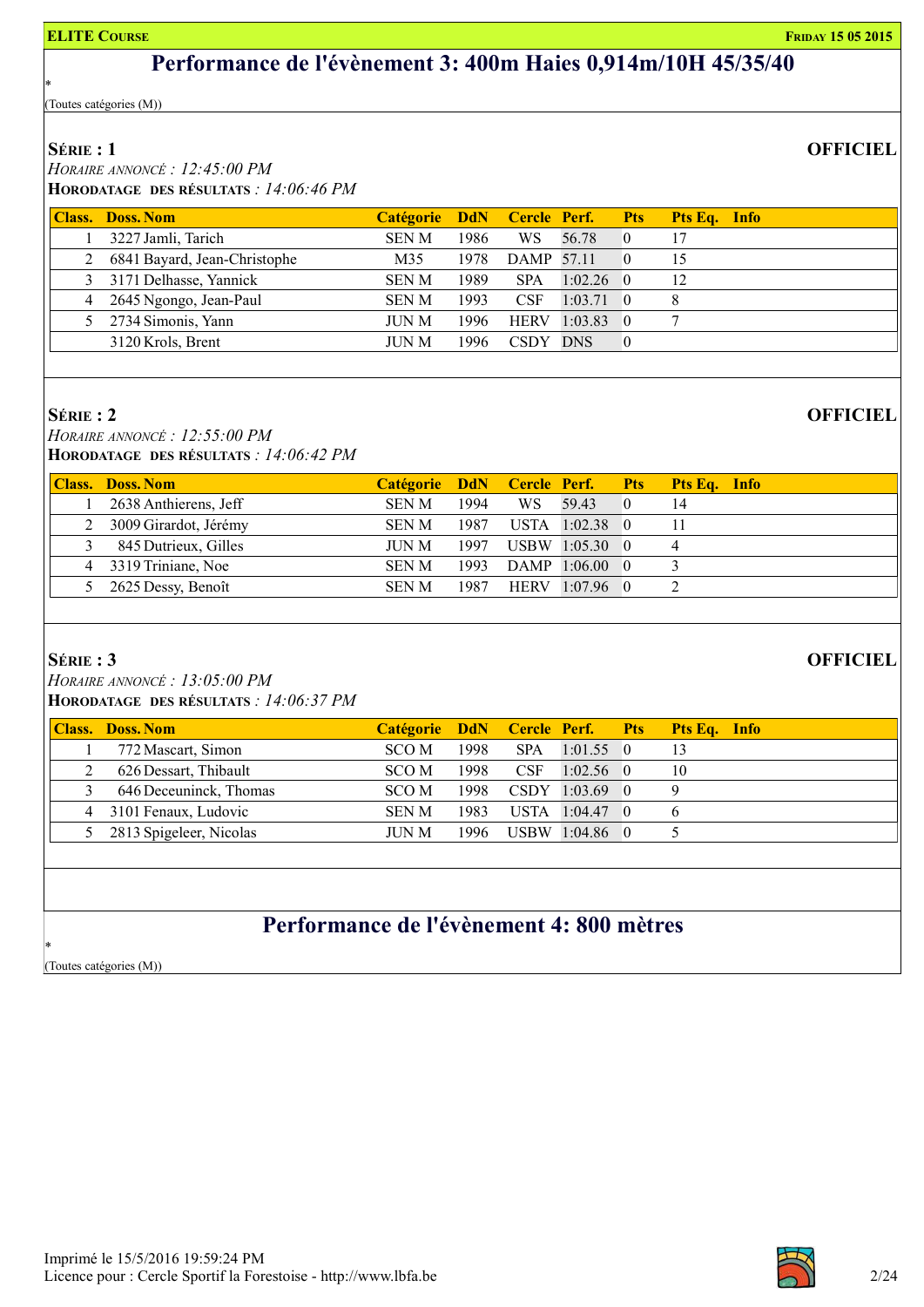### **OFFICIEL**

**OFFICIEL** 

**OFFICIEL** 

 SÉRIE : 1 HORAIRE ANNONCÉ : 13:00:00 PM

HORODATAGE DES RÉSULTATS : 14:12:19 PM

|   | <b>Class. Doss. Nom</b>         | Catégorie DdN Cercle Perf. Pts |      |             |                |            | Pts Eq. Info |
|---|---------------------------------|--------------------------------|------|-------------|----------------|------------|--------------|
|   | 2931 Hinnekens, Simon           | <b>SEN M</b>                   | 1995 |             | USBW 1:56.39 0 |            | 15           |
|   | 738 Delvoie, Maxime             | JUN M                          | 1997 | <b>CSDY</b> | $1:56.69$ 0    |            | 14           |
|   | 3101 Henrotte, Myrian           | SCO <sub>M</sub>               | 1999 |             | DAMP 1:57.87 0 |            | 12           |
| 4 | 624 Campbell, Ewan <sup>o</sup> | JUN M                          | 1997 | WS          | 1:59.21        | $\bigcirc$ | 10           |
|   | 3174 Pauly, Roland              | JUN M                          | 1996 | <b>HERV</b> | $2:00.87$ 0    |            | 8            |
| 6 | 3097 Sevrin, Maxime             | <b>SENM</b>                    | 1990 | <b>SPA</b>  | $2:01.01$ 0    |            | 7            |
|   | 2650 Yagoubi, Mohammed          | <b>SEN M</b>                   | 1992 | <b>CSF</b>  | $2:03.17$ 0    |            |              |
|   | 3085 Hermans, Kylian            | CAD M                          | 2000 | <b>USTA</b> | $2:08.67$ 0    |            | 2            |

#### SÉRIE : 2

 HORAIRE ANNONCÉ : 13:10:00 PM HORODATAGE DES RÉSULTATS : 14:12:00 PM

| <b>Class.</b> | Doss. Nom             | <b>Catégorie</b> | <b>DdN</b> |             | Cercle Perf. Pts  |            | Pts Eq. Info |  |
|---------------|-----------------------|------------------|------------|-------------|-------------------|------------|--------------|--|
|               | 2750 Soughou, Yassin  | <b>SENM</b>      | 1992       | <b>CSF</b>  | $1:55.87$ 0       |            | 17           |  |
|               | 3049 Goodall, Alex°   | SCO M            | 1999       | WS          | $1:57.43 \quad 0$ |            | 13           |  |
| 3.            | 2727 Ladang, Matheo   | <b>JUN M</b>     | 1996       |             | DAMP 1:59.20 0    |            | 11           |  |
| 4             | 903 Laurent, Elliot   | <b>JUN M</b>     | 1997       |             | $CSDY$ 2:00.75 0  |            | 9            |  |
|               | 690 Willette, Robin   | SCO M            | 1998       |             | USTA $2:02.75$ 0  |            | 6            |  |
| 6             | 873 Straet, Paolo     | SCO M            | 1998       | <b>HERV</b> | 2:03.01           | $\sqrt{0}$ | 5            |  |
|               | 918 Tasset, Nathan    | SCO M            | 1998       |             | $USBW$ 2:06.22 0  |            | 3            |  |
| 8             | 3437 MIESSE, CORENTIN | <b>SENM</b>      | 1993       | <b>SPA</b>  | $2:11.80 \quad 0$ |            |              |  |

### Performance de l'évènement 5: 400 mètres

(Toutes catégories (M))

### SÉRIE : 1

\*

 HORAIRE ANNONCÉ : 13:30:00 PM HORODATAGE DES RÉSULTATS : 18:06:45 PM

| <b>Class. Doss. Nom</b>  |              |      |                   |       |     | Catégorie DdN Cercle Perf. Pts Pts Eq. Info |
|--------------------------|--------------|------|-------------------|-------|-----|---------------------------------------------|
| 2955 Watrin, Julien      | <b>SEN M</b> | 1992 | DAMP 47.95        |       | 912 | 17                                          |
| 2 3000 Maggiolini, Luca  | CAD M        | 2000 | CSDY 50.67        |       | 784 | -15                                         |
| 3 3010 Laus, Joachim     | <b>SENM</b>  | 1984 | USTA 51.19        |       | 761 | -14                                         |
| 4 3291 Noel, Léo         | SCO M        | 1999 | <b>USBW 51.89</b> |       | 730 | -12                                         |
| 5 3234 Pauly, Mickaël    | <b>SEN M</b> | 1994 | <b>HERV</b> 52.18 |       | 717 | 10                                          |
| 6 2765 Crucifix, Charles | <b>SEN M</b> | 1992 | <b>SPA</b>        | 54.04 | 638 |                                             |
|                          |              |      |                   |       |     |                                             |

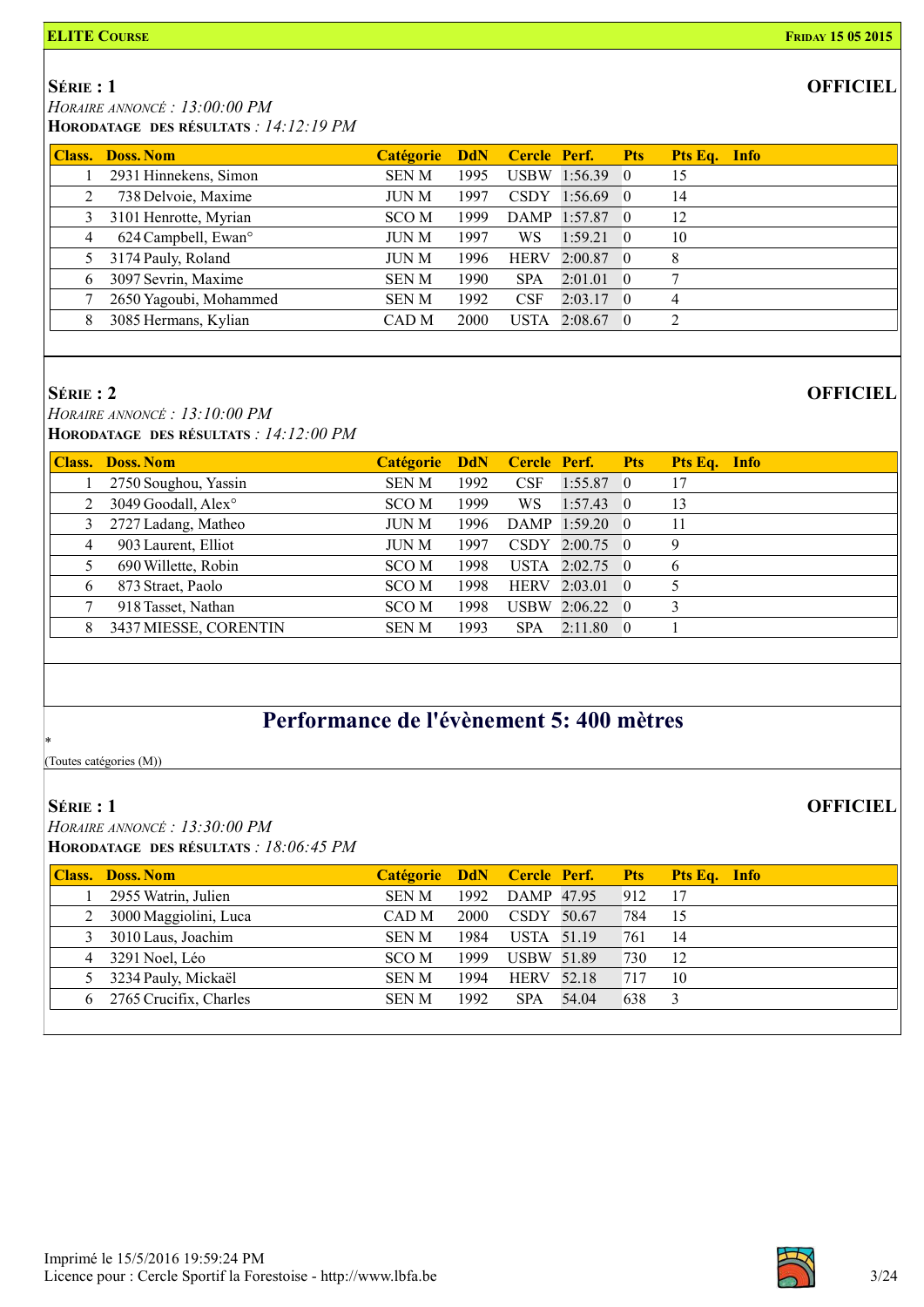### SÉRIE : 2

HORAIRE ANNONCÉ : 13:40:00 PM

HORODATAGE DES RÉSULTATS : 18:06:45 PM

|   | <b>Class. Doss. Nom</b>  |             |      |            |       |     | Catégorie DdN Cercle Perf. Pts Pts Eq. Info |
|---|--------------------------|-------------|------|------------|-------|-----|---------------------------------------------|
|   | 877 Cissé, Aly           | JUN M       | 1997 | CSF 51.68  |       | 739 | -13                                         |
|   | 2 2930 Defauw, Sébastien | JUN M       | 1996 | USBW 52.52 |       | 702 |                                             |
| 3 | 591 Buche, Alexandre     | SCO M       | 1998 | SPA 52.74  |       | 693 |                                             |
|   | 4 3199 Sondag, Gil       | CAD M       | 2000 | CSDY 53.35 |       | 667 |                                             |
|   | 5 2641 Hautrive, Cédric  | <b>SENM</b> | 1989 | WS.        | 54.64 | 613 |                                             |
|   |                          |             |      |            |       |     |                                             |

### SÉRIE : 3

 HORAIRE ANNONCÉ : 13:50:00 PM HORODATAGE DES RÉSULTATS : 14:32:09 PM

|   | <b>Class. Doss. Nom</b>              |              |      |                   |       |     | Catégorie DdN Cercle Perf. Pts Pts Eq. Info |
|---|--------------------------------------|--------------|------|-------------------|-------|-----|---------------------------------------------|
|   | 770 Boulard, Antoine                 | SCO M        | 1998 | DAMP 52.07        |       | 722 | -11                                         |
|   | 2 2749 Baouab, Faouzi                | <b>SEN M</b> | 1991 | <b>CSF</b>        | 52.68 | 695 |                                             |
|   | 2994 Languille, Florian <sup>o</sup> | <b>SEN M</b> | 1988 | USTA 53.06        |       | 679 | -6                                          |
| 4 | 3340 Haubruge, Benoit                | SCO M        | 1999 | WS.               | 53.38 | 665 |                                             |
|   | 2989 Rapaille, Hugo                  | SCO M        | 1999 | <b>HERV 54.94</b> |       | 601 |                                             |

### Performance de l'évènement 6: 100 mètres

(Toutes catégories (M))

### SÉRIE : 1

\*

 HORAIRE ANNONCÉ : 14:10:00 PM HORODATAGE DES RÉSULTATS : 16:14:31 PM

|   | <b>Class. Doss. Nom</b> | Catégorie DdN Cercle Perf. Pts |      |             |       |     | <b>Pts Eq.</b> Info |
|---|-------------------------|--------------------------------|------|-------------|-------|-----|---------------------|
|   | 3228 Fall, Samba        | <b>SEN M</b>                   | 1992 | WS.         | 11.06 | 847 | 14                  |
|   | 2 3147 Keita, Franck    | <b>SEN M</b>                   | 1993 | <b>CSF</b>  | 11.10 | 838 | -13                 |
|   | 804 Schöler, Edwin      | SCO M                          | 1998 | DAMP 11.30  |       | 795 | -9                  |
| 4 | 2872 Keutgens, Jéremy   | <b>SEN M</b>                   | 1995 | HERV        | 11.33 | 789 | 8                   |
|   | 3025 Sandron, Thibaut   | <b>SEN M</b>                   | 1995 | <b>CSDY</b> | 11.42 | 769 |                     |
|   | 592 Zune, Clementin     | JUN M                          | 1997 | <b>SPA</b>  | 12.07 | 637 |                     |

### SÉRIE : 2

 HORAIRE ANNONCÉ : 14:20:00 PM HORODATAGE DES RÉSULTATS : 16:14:31 PM

|   | <b>Class. Doss. Nom</b>    |       |      |                   |       |     | Catégorie DdN Cercle Perf. Pts Pts Eq. Info |
|---|----------------------------|-------|------|-------------------|-------|-----|---------------------------------------------|
|   | 3074 Brunin, Clément       | JUN M | 1996 | USBW 10.85        |       | 894 | -15                                         |
|   | 810 Tavernier, Luka        | SCO M | 1998 | USTA 11.22        |       | 812 | 10                                          |
| 3 | 3045 Pepinster, Nicolas    | SCO M | 1999 | <b>HERV</b> 11.71 |       | 709 |                                             |
|   | 910 Dumont, Ismael         | SCO M | 1998 | DAMP 11.76        |       | 699 | $\overline{4}$                              |
|   | 5 3302 Rios Torrico, Oscar | SCO M | 1999 | WS.               | 12.48 | 560 |                                             |



### **OFFICIEL**

### **OFFICIEL**

**OFFICIEL** 

VENT : +0.8 M/S

### **OFFICIEL**

VENT : +2.1 M/S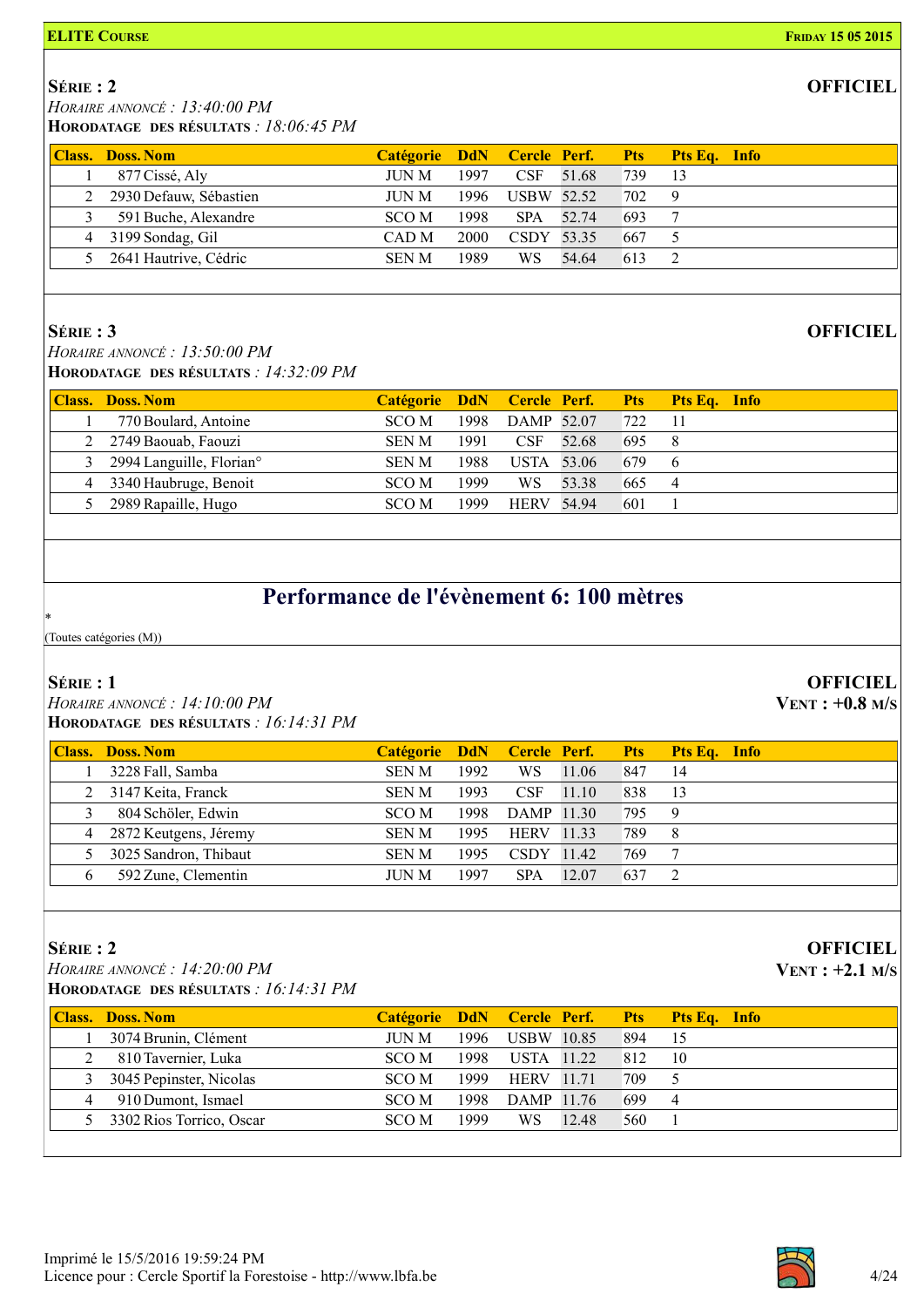### SÉRIE : 3

HORAIRE ANNONCÉ : 14:30:00 PM

HORODATAGE DES RÉSULTATS : 16:14:28 PM

|   | <b>Class. Doss. Nom</b>   |              |      |            |       |     | Catégorie DdN Cercle Perf. Pts Pts Eq. Info |
|---|---------------------------|--------------|------|------------|-------|-----|---------------------------------------------|
|   | 3115 Mengal, Simon        | <b>SEN M</b> | 1995 | USBW 10.79 |       | 908 | 17                                          |
|   | 2 3146 El Omari, Mouhcine | <b>SEN M</b> | 1992 | CSF 11.18  |       | 821 | 12                                          |
|   | 809 Depret, François      | SCO M        | 1998 | USTA 11.19 |       | 819 | -11                                         |
| 4 | 889 Fiset, Alexandre      | <b>JUN M</b> | 1997 | CSDY 11.69 |       | 713 | - 6                                         |
|   | 5 3099 Sevrin, François   | <b>SEN M</b> | 1990 | <b>SPA</b> | 11.96 | 659 |                                             |

### Performance de l'évènement 7: 1500 mètres

(Toutes catégories (M))

#### SÉRIE : 1

\*

 HORAIRE ANNONCÉ : 14:40:00 PM HORODATAGE DES RÉSULTATS : 16:17:15 PM

| <b>Class.</b> | <b>Doss. Nom</b>                    | Catégorie        | <b>DdN</b> | <b>Cercle</b> | Perf.        | <b>Pts</b> | Pts Eq. Info   |
|---------------|-------------------------------------|------------------|------------|---------------|--------------|------------|----------------|
|               | 2618 Hustin, Valere                 | <b>SENM</b>      | 1993       |               | DAMP 3:57.45 | 972        | 17             |
| 2             | 6133 El Mouaziz, Hamid <sup>o</sup> | M35              | 1979       | <b>CSF</b>    | 3:57.85      | 969        | 15             |
| 3             | 6406 Byl, Jean-Charles              | M35              | 1978       | WS            | 3:58.21      | 967        | 14             |
| 4             | 2615 Merveille, Benjamin            | SEN M            | 1988       | <b>CSF</b>    | 4:01.59      | 942        | 13             |
| 5             | 708 Pennewaert, Guillem             | SCO M            | 1998       | <b>USBW</b>   | 4:02.92      | 932        | 12             |
| 6             | 3307 Balhan, Robin                  | SEN M            | 1994       | <b>SPA</b>    | 4:04.75      | 919        | 11             |
| 7             | 712 Deflandre, Clement              | <b>JUN M</b>     | 1997       | <b>HERV</b>   | 4:06.06      | 909        | 10             |
| 8             | 2869 Langue, Florent                | SEN M            | 1992       | <b>DAMP</b>   | 4:08.83      | 889        | 9              |
| 9             | 3080 Gillet, Julien                 | <b>SENM</b>      | 1993       | WS            | 4:10.09      | 881        | 8              |
| 10            | 2847 Dugast, Brieuc                 | SEN M            | 1993       | <b>CSDY</b>   | 4:11.13      | 873        | 7              |
| 11            | 2611 Ruscart, Benoit                | <b>SENM</b>      | 1995       | <b>USTA</b>   | 4:11.29      | 872        | 6              |
| 12            | 3360 Coster, Julien                 | SEN M            | 1989       | <b>USBW</b>   | 4:13.92      | 854        | 5              |
| 13            | 2991 Schyns, Rémi                   | <b>SCOM</b>      | 1999       | <b>HERV</b>   | 4:19.51      | 815        | 4              |
| 14            | 3003 Antoine, Gilles                | CAD M            | 2000       | <b>CSDY</b>   | 4:21.22      | 803        | 3              |
| 15            | 1404 Schauwers, Antoine             | CAD <sub>M</sub> | 2001       | <b>SPA</b>    | 4:23.83      | 786        | $\overline{2}$ |
| 16            | 2717 Murez, Anthony                 | <b>JUN M</b>     | 1996       | <b>USTA</b>   | 4:37.16      | 698        |                |

### Performance de l'évènement 8: 110m Haies 1,067m/10H 13,72/9,14/14,02

\* (Toutes catégories (M))



# **OFFICIEL**

VENT : +2.2 M/S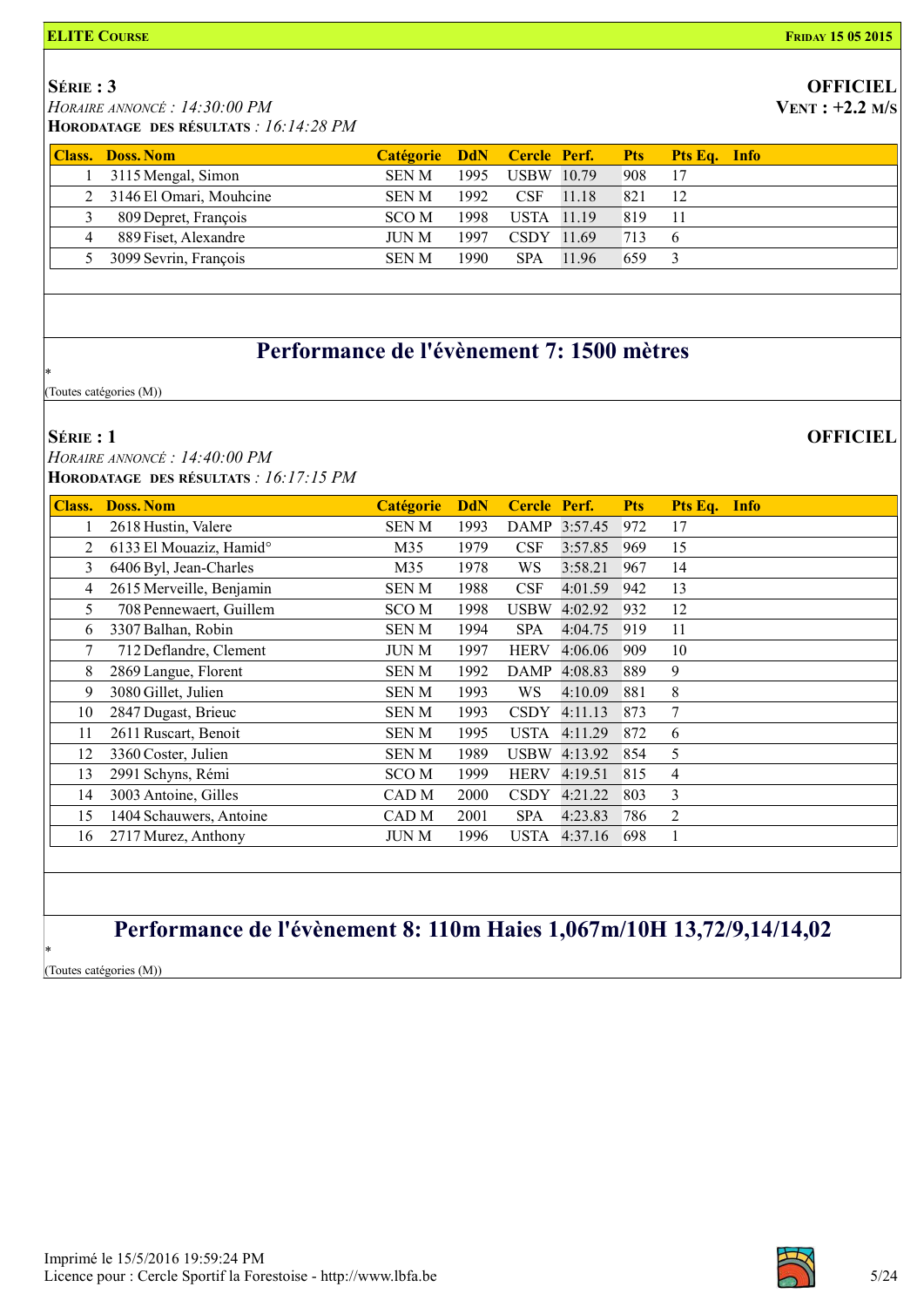#### SÉRIE : 1

HORAIRE ANNONCÉ : 15:10:00 PM

HORODATAGE DES RÉSULTATS : 16:11:47 PM

|   | <b>Class. Doss. Nom</b>             |              |      |                   |       |     | Catégorie DdN Cercle Perf. Pts Pts Eq. Info |
|---|-------------------------------------|--------------|------|-------------------|-------|-----|---------------------------------------------|
|   | 781 Haddouche, Soufian              | JUN M        | 1997 | <b>USTA</b> 15.58 |       | 781 | 17                                          |
|   | 605 Lanotte, Baptiste               | SCO M        | 1998 | DAMP 15.93        |       | 741 | 15                                          |
| 3 | 3227 Jamli, Tarich                  | <b>SEN M</b> | 1986 | WS.               | 16.53 | 674 | 13                                          |
|   | 4 3366 Chazee, Nicolas <sup>o</sup> | <b>SEN M</b> | 1993 | <b>CSF</b>        | 16.67 | 659 | 12                                          |
|   | 710 Kuckart, Eric                   | <b>JUN M</b> | 1997 | <b>USBW 16.80</b> |       | 645 | -11                                         |
|   | 6 2734 Simonis, Yann                | JUN M        | 1996 | <b>HERV</b> 19.26 |       | 410 |                                             |

### SÉRIE : 2

 HORAIRE ANNONCÉ : 15:20:00 PM HORODATAGE DES RÉSULTATS : 16:11:52 PM

|                                                                   | Catégorie DdN Cercle Perf. Pts Pts Eq. Info |
|-------------------------------------------------------------------|---------------------------------------------|
| 2746 Schauwers, François<br>1996<br>SPA 15.97<br>736<br>JUN M     | -14                                         |
| 738 Delvoie, Maxime<br>220<br>1997<br>CSDY 21.81<br>JUN M         |                                             |
| <b>HERV</b> 21.92<br>213<br>3 2625 Dessy, Benoît<br>1987<br>SEN M |                                             |
| 709 Claessens, Martin<br>USBW 21.93<br>1998<br>213<br>SCO M       |                                             |
| 2937 Talon, Gil<br>1992.<br>USTA DNF<br><b>SEN M</b>              |                                             |

### SÉRIE : 3

 HORAIRE ANNONCÉ : 15:30:00 PM HORODATAGE DES RÉSULTATS : 16:11:52 PM

|   | <b>Class. Doss. Nom</b>      |              |      |            |       |     | Catégorie DdN Cercle Perf. Pts Pts Eq. Info |
|---|------------------------------|--------------|------|------------|-------|-----|---------------------------------------------|
|   | 2645 Ngongo, Jean-Paul       | <b>SEN M</b> | 1993 | <b>CSF</b> | 17.17 | 607 | 10                                          |
|   | 6841 Bayard, Jean-Christophe | M35          | 1978 | DAMP 17.42 |       | 581 | 9                                           |
|   | 646 Deceuninck, Thomas       | SCO M        | 1998 | CSDY 18.21 |       | 504 | -8                                          |
| 4 | 2638 Anthierens, Jeff        | <b>SEN M</b> | 1994 | WS         | 18.24 | 501 |                                             |
|   | 772 Mascart, Simon           | SCO M        | 1998 | <b>SPA</b> | 18.48 | 479 | 6                                           |
|   |                              |              |      |            |       |     |                                             |

### Performance de l'évènement 9: 3000 mètres

\* (Toutes catégories (M))



#### **OFFICIEL**  $VENT : +1.4 M/s$

# VENT : +2.3 M/S

**OFFICIEL** 

**OFFICIEL** 

VENT : +1.9 M/S

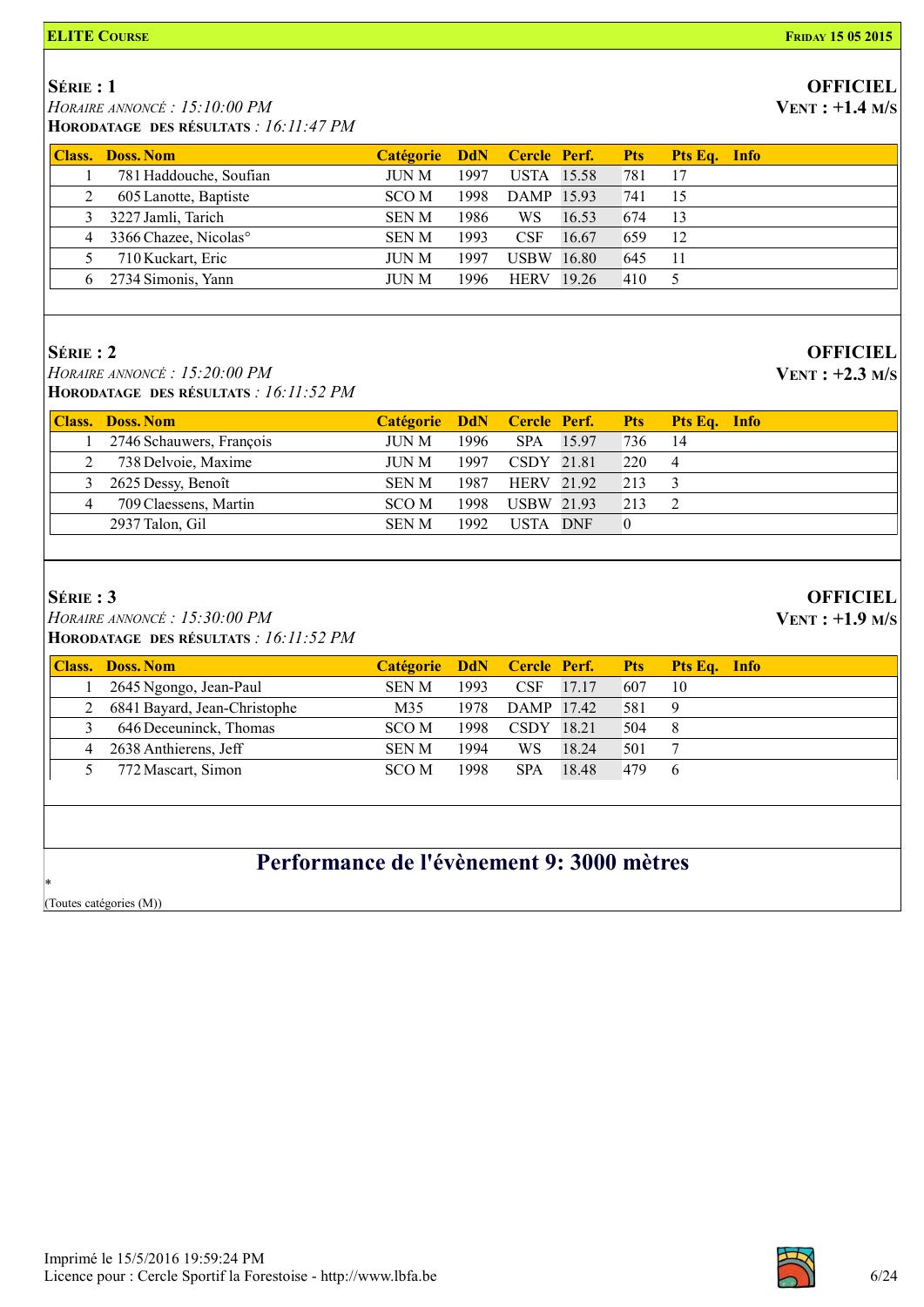SÉRIE : 1 HORAIRE ANNONCÉ : 15:35:00 PM

|  | HORODATAGE DES RÉSULTATS : $16:23:38 PM$ |                                             |  |                                      |  |  |
|--|------------------------------------------|---------------------------------------------|--|--------------------------------------|--|--|
|  | <b>Class. Doss. Nom</b>                  | Catégorie DdN Cercle Perf. Pts Pts Eq. Info |  |                                      |  |  |
|  | 1 2750 Soughou, Yassin                   | SEN M                                       |  | 1992 CSF 8:31.48 0                   |  |  |
|  | $\sim$ $\sim$ $\sim$                     | $\alpha$ $\beta$ $\gamma$ $\gamma$          |  | $1000$ $\overline{100}$ $0.2540$ $0$ |  |  |

|    | 2750 Soughou, Yassin            | <b>SENM</b>  | 1992 | <b>CSF</b>  | 8:31.48 0         |            | 17 |  |
|----|---------------------------------|--------------|------|-------------|-------------------|------------|----|--|
|    | 2633 Denays, Pierre             | <b>SENM</b>  | 1989 | <b>USTA</b> | 8:35.40           | $\Omega$   | 15 |  |
| 3  | 2909 Debouck, Matthieu          | SEN M        | 1984 | DAMP        | $8:40.22$ 0       |            | 14 |  |
| 4  | 3376 Vanderplancke, Erwin       | <b>SENM</b>  | 1995 | <b>HERV</b> | 8:43.23           | $\theta$   | 13 |  |
| 5  | 2764 Lefebvre, Ludwig           | <b>SENM</b>  | 1990 | <b>SPA</b>  | 8:49.22           | $\Omega$   | 12 |  |
| 6  | 624 Campbell, Ewan <sup>o</sup> | <b>JUN M</b> | 1997 | WS.         | 8:54.83           | $\sqrt{0}$ | 11 |  |
|    | 3050 Doumont, Damien            | <b>SENM</b>  | 1985 | DAMP        | 8:58.19           | 0          | 10 |  |
| 8  | 2732 Dethier, Julien            | <b>SENM</b>  | 1992 | <b>HERV</b> | $9:01.43 \quad 0$ |            | 9  |  |
| 9  | 3426 FREDERIC, ADRIEN           | CAD M        | 2000 | <b>USTA</b> | $9:17.64$ 0       |            | 8  |  |
| 10 | 644 Syfer, Félix                | SCO M        | 1998 | <b>CSDY</b> | $9:21.26 \quad 0$ |            | 7  |  |
| 11 | 3434 D'HAVENG, NICOLAS          | CAD M        | 2000 | <b>CSDY</b> | 9:31.78 0         |            | 6  |  |
| 12 | 7035 Boughrad, Mohamed          | SEN M        | 1980 | CSF         | 9:42.42           | $\Omega$   | 5  |  |
| 13 | 3079 Gillet, Thomas             | <b>SENM</b>  | 1995 | WS.         | $9:43.85$ 0       |            | 4  |  |
| 14 | 3372 MEURENS, THOMAS            | CAD M        | 2000 | <b>SPA</b>  | 9:47.13           | $\Omega$   | 3  |  |
| 15 | 3073 Smekens, Timothy           | <b>SENM</b>  | 1983 | <b>USBW</b> | 9:47.96 0         |            | 2  |  |
| 16 | 3233 Versmissen, Fabian         | <b>SENM</b>  | 1984 |             | USBW 10:16.22 0   |            |    |  |

## Performance de l'évènement 10: 200 mètres

(Toutes catégories (M))

### SÉRIE : 1

\*

 HORAIRE ANNONCÉ : 15:50:00 PM HORODATAGE DES RÉSULTATS : 16:57:00 PM

| Class. | Doss. Nom              | Catégorie DdN Cercle Perf. Pts |      |                   |       |     | Pts Eq. Info |
|--------|------------------------|--------------------------------|------|-------------------|-------|-----|--------------|
|        | 3115 Mengal, Simon     | <b>SEN M</b>                   | 1995 | <b>USBW 21.85</b> |       | 898 | 17           |
|        | 3228 Fall, Samba       | <b>SEN M</b>                   | 1992 | WS.               | 22.07 | 876 | 14           |
|        | 3147 Keita, Franck     | <b>SEN M</b>                   | 1993 | <b>CSF</b>        | 22.44 | 839 | 12           |
| 4      | 809 Depret, François   | SCO M                          | 1998 | USTA              | 22.80 | 804 | 11           |
|        | 2765 Crucifix, Charles | <b>SEN M</b>                   | 1992 | <b>SPA</b>        | 23.82 | 709 |              |
|        | 723 Ryckewaert, Maxime | JUN M                          | 1997 | CSDY 23.93        |       | 699 |              |
|        |                        |                                |      |                   |       |     |              |

### SÉRIE : 2

 HORAIRE ANNONCÉ : 16:00:00 PM HORODATAGE DES RÉSULTATS : 16:57:00 PM

| <b>Class.</b> Doss, Nom |              |      |                   |       |     | Catégorie DdN Cercle Perf. Pts Pts Eq. Info |
|-------------------------|--------------|------|-------------------|-------|-----|---------------------------------------------|
| 2872 Keutgens, Jéremy   | <b>SEN M</b> | 1995 | <b>HERV</b> 22.88 |       | 797 | 10                                          |
| 2 3169 Loris, Lionel    | SEN M        | 1991 | – CSF             | 22.99 | 786 | $\mathbf{Q}$                                |
| 804 Schöler, Edwin      | SCO M        | 1998 | DAMP 23.08        |       | 778 | - 8                                         |
| 4 3025 Sandron, Thibaut | SEN M        | 1995 | CSDY 23.59        |       | 730 | 6                                           |
| 5 3340 Haubruge, Benoit | SCO M        | 1999 | <b>WS</b>         | 24.48 | 651 |                                             |
|                         |              |      |                   |       |     |                                             |



**OFFICIEL** 

VENT : +0.4 M/S

**OFFICIEL** VENT : +1.5 M/S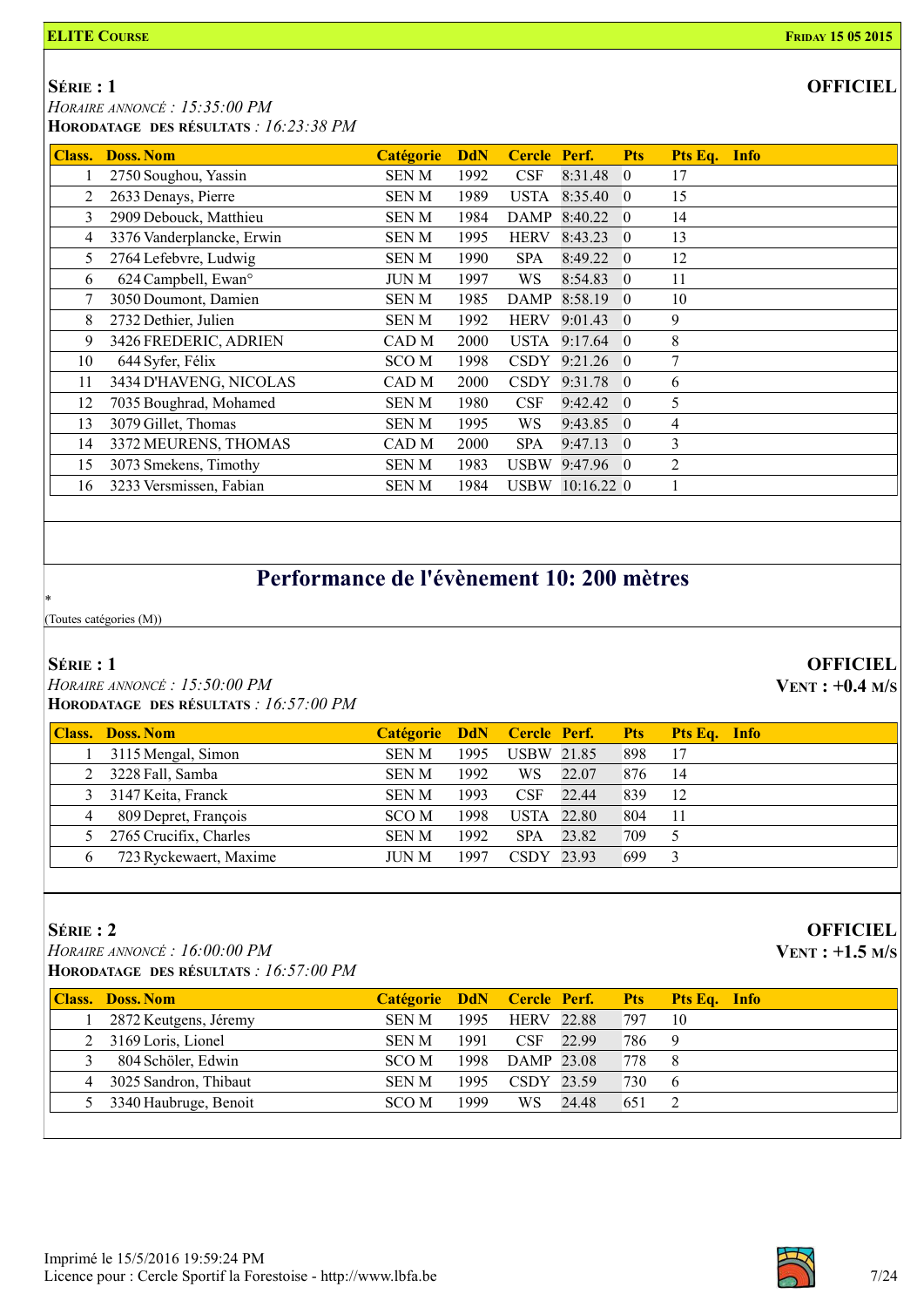#### SÉRIE : 3

 HORAIRE ANNONCÉ : 16:10:00 PM HORODATAGE DES RÉSULTATS : 16:57:00 PM

|               | <b>THURUPATAGE DES RESULTATS</b> . $10.37.001M$ |                                             |                 |     |     |  |
|---------------|-------------------------------------------------|---------------------------------------------|-----------------|-----|-----|--|
|               | <b>Class. Doss. Nom</b>                         | Catégorie DdN Cercle Perf. Pts Pts Eq. Info |                 |     |     |  |
|               | 3074 Brunin, Clément                            | JUN M                                       | 1996 USBW 21.94 | 889 | -15 |  |
|               | 810 Tavernier, Luka                             | SCO M                                       | 1998 USTA 22.43 | 840 | -13 |  |
| $\mathcal{R}$ | 770 Boulard, Antoine                            | SCO M                                       | 1998 DAMP 23.09 | 777 |     |  |

4 3045 Pepinster, Nicolas SCO M 1999 HERV 23.85 707 4 5 3099 Sevrin, François SEN M 1990 SPA 24.54 645 1

### Performance de l'évènement 11: 5000 mètres

(Toutes catégories (M))

#### SÉRIE : 1

\*

 HORAIRE ANNONCÉ : 16:45:00 PM HORODATAGE DES RÉSULTATS : 18:09:47 PM

| <b>Class.</b> | <b>Doss. Nom</b>                    | <b>Catégorie</b> | <b>DdN</b> | <b>Cercle</b> | Perf.        | <b>Pts</b> | Pts Eq.        | <b>Info</b> |
|---------------|-------------------------------------|------------------|------------|---------------|--------------|------------|----------------|-------------|
|               | 6133 El Mouaziz, Hamid <sup>o</sup> | M35              | 1979       | <b>CSF</b>    | 14:56.02 0   |            | 17             |             |
| 2             | 2633 Denays, Pierre                 | SEN M            | 1989       | <b>USTA</b>   | 15:04.83 0   |            | 15             |             |
| 3             | 2615 Merveille, Benjamin            | <b>SENM</b>      | 1988       | <b>CSF</b>    | 15:06.48 0   |            | 14             |             |
| 4             | 2753 Clais, François                | <b>SENM</b>      | 1985       | WS            | $15:10.96$ 0 |            | 13             |             |
| 5             | 3310 Mahieu, Justin                 | SEN M            | 1985       | <b>DAMP</b>   | $15:12.20$ 0 |            | 12             |             |
| 6             | 2817 Delguste, Martin               | SEN M            | 1991       | <b>CSDY</b>   | 15:13.66 0   |            | 11             |             |
| 7             | 2733 Castermans, Vincent            | <b>SENM</b>      | 1990       | <b>HERV</b>   | 15:17.89 0   |            | 10             |             |
| 8             | 7164 PIERRON, OLIVIER               | CAD M            | 2000       | <b>HERV</b>   | 15:20.48 0   |            | 9              |             |
| 9             | 3271 Robin, Arnaud                  | <b>SENM</b>      | 1988       | DAMP          | $15:22.19$ 0 |            | 8              |             |
| 10            | 3188 D'Harveng, Yves                | <b>SENM</b>      | 1990       | <b>CSDY</b>   | 15:23.07 0   |            | $\tau$         |             |
| 11            | 3298 Florizoone, Thomas             | SEN M            | 1988       | WS            | 15:24.84 0   |            | 6              |             |
| 12            | 835 Mengal, Arnaud                  | <b>JUN M</b>     | 1997       | <b>USBW</b>   | 15:27.48 0   |            | 5              |             |
| 13            | 708 Pennewaert, Guillem             | SCO <sub>M</sub> | 1998       | <b>USBW</b>   | 15:50.92 0   |            | $\overline{4}$ |             |
| 14            | 616 Murez, Joachim                  | SCO M            | 1998       | <b>USTA</b>   | $16:07.85$ 0 |            | $\overline{3}$ |             |
| 15            | 3436 DOUWS, NICOLAS                 | CAD M            | 2000       | <b>SPA</b>    | $17:25.79$ 0 |            | 2              |             |
| 16            | 2913 Kayihura, Jean-Ides°           | SEN M            | 1983       | <b>SPA</b>    | 18:36.61 0   |            |                |             |

### Performance de l'évènement 12: 4 x 100 mètres

(Toutes catégories (M))

\*

### SÉRIE : 1 HORAIRE ANNONCÉ : 17:30:00 PM HORODATAGE DES RÉSULTATS : 19:17:31 PM

| <b>Class. Doss. Nom</b> |  |                   |       | Catégorie DdN Cercle Perf. Pts Pts Eq. Info |
|-------------------------|--|-------------------|-------|---------------------------------------------|
| N/A USTA                |  | USTA 43.73        |       |                                             |
| 2 N/A HERVE             |  | <b>HERV 44.37</b> |       |                                             |
| $3$ N/A CSDY            |  | $CSDY$ 44.59      |       | 14                                          |
| 4 N/AWS                 |  | WS -              | 47.04 |                                             |



# **OFFICIEL**

 $VENT: +0.4 M/s$ 

### **OFFICIEL**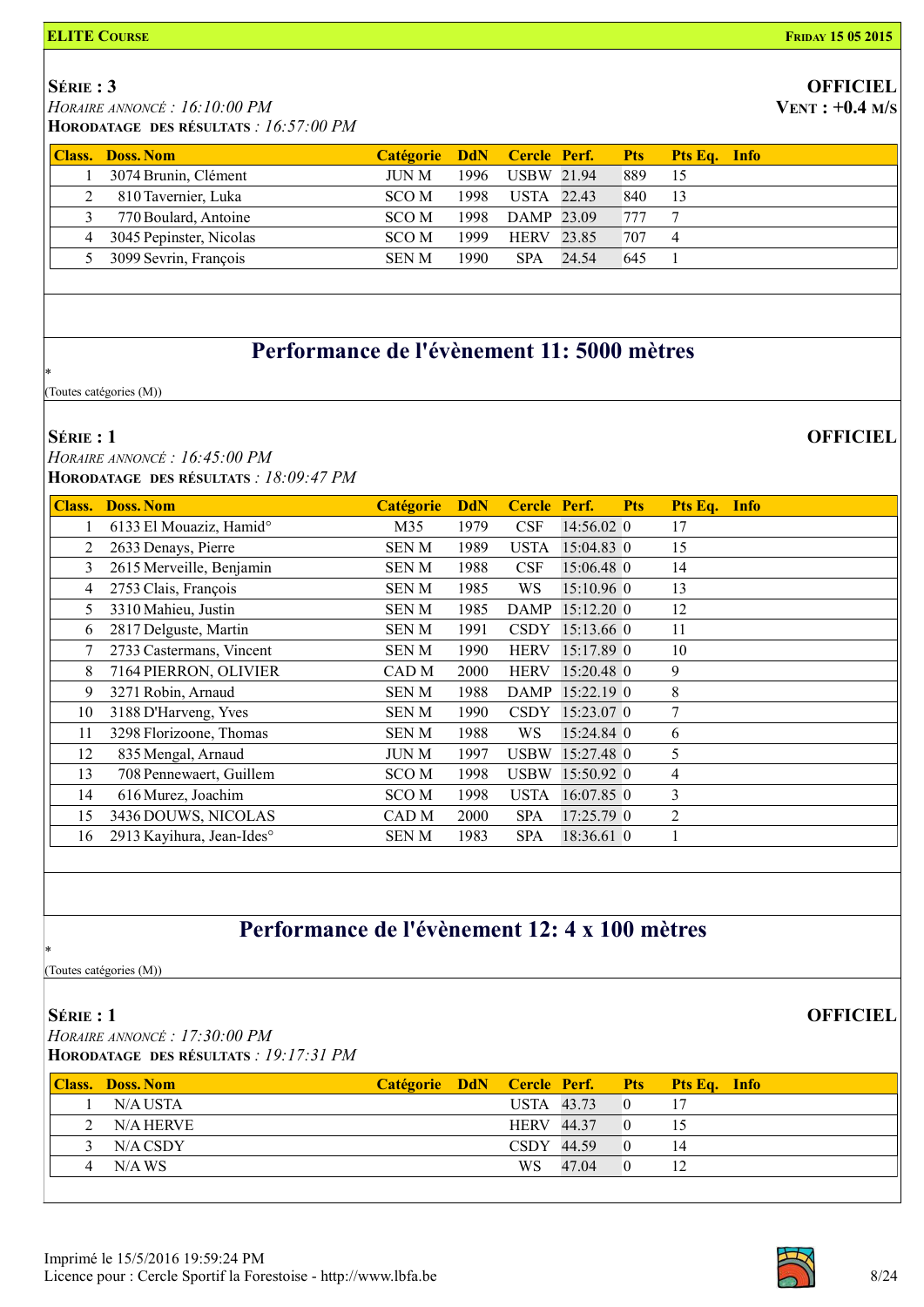| <b>ELITE COURSE</b>                                                                    |               |                                   |                |                              |              | <b>FRIDAY 15 05 2015</b> |
|----------------------------------------------------------------------------------------|---------------|-----------------------------------|----------------|------------------------------|--------------|--------------------------|
| $S$ érie: 2<br>HORAIRE ANNONCÉ : 17:40:00 PM<br>HORODATAGE DES RÉSULTATS : 19:17:20 PM |               |                                   |                |                              |              | <b>OFFICIEL</b>          |
|                                                                                        |               |                                   |                |                              |              |                          |
| <b>Class. Doss. Nom</b><br>N/A USBW<br>1                                               | Catégorie DdN | Cercle Perf.<br><b>USBW 42.43</b> |                | <b>Pts</b><br>$\overline{0}$ | Pts Eq. Info |                          |
| $N/A$ CSF<br>2                                                                         |               | CSF                               | 42.79          | $\overline{0}$               |              |                          |
| 3<br>$N/A$ SPA                                                                         |               | <b>SPA</b>                        | 46.02          | $\overline{0}$               | 13           |                          |
| N/A DAMP                                                                               |               | DAMP DNF                          |                | $\overline{0}$               |              |                          |
|                                                                                        |               |                                   |                |                              |              |                          |
|                                                                                        |               |                                   |                |                              |              |                          |
| Performance de l'évènement 13: 4 x 400 mètres<br>$\ast$                                |               |                                   |                |                              |              |                          |
| (Toutes catégories (M))                                                                |               |                                   |                |                              |              |                          |
| $S$ érie : 1<br>HORAIRE ANNONCÉ : 17:40:00 PM                                          |               |                                   |                |                              |              | <b>OFFICIEL</b>          |
| HORODATAGE DES RÉSULTATS : 19:19:04 PM                                                 |               |                                   |                |                              |              |                          |
| <b>Class. Doss. Nom</b>                                                                | Catégorie DdN | Cercle Perf.                      |                | <b>Pts</b>                   | Pts Eq. Info |                          |
| N/AWS<br>$\mathbf{1}$                                                                  |               | WS                                | 3:25.91        | $\theta$                     | 15           |                          |
| 2<br>N/A CSDY                                                                          |               |                                   | CSDY 3:31.24 0 |                              | 12           |                          |
| 3<br>N/A USTA                                                                          |               |                                   | USTA 3:31.74 0 |                              | 11           |                          |
| N/A HERVE<br>4                                                                         |               |                                   | HERV 3:36.40 0 |                              | 9            |                          |
|                                                                                        |               |                                   |                |                              |              |                          |
| SÉRIE: 2                                                                               |               |                                   |                |                              |              | <b>OFFICIEL</b>          |
| HORAIRE ANNONCÉ : 17:50:00 PM                                                          |               |                                   |                |                              |              |                          |
| HORODATAGE DES RÉSULTATS : 19:18:57 PM                                                 |               |                                   |                |                              |              |                          |
| <b>Class. Doss. Nom</b>                                                                | Catégorie DdN | Cercle Perf.                      |                | <b>Pts</b>                   | Pts Eq. Info |                          |
| N/A DAMP<br>1                                                                          |               |                                   | DAMP 3:23.48 0 |                              | 17           |                          |
| N/A USBW<br>2                                                                          |               |                                   | USBW 3:29.04 0 |                              | 14           |                          |
| 3<br>N/A SPA                                                                           |               | <b>SPA</b>                        | $3:30.56$ 0    |                              | 13           |                          |
| $N/A$ CSF<br>4                                                                         |               | CSF                               | 3:32.93 0      |                              | 10           |                          |
|                                                                                        |               |                                   |                |                              |              |                          |
|                                                                                        |               |                                   |                |                              |              |                          |
| <b>DIV II COURSE</b>                                                                   |               |                                   |                |                              |              | <b>FRIDAY 15 05 2015</b> |
| Performance de l'évènement 21:800 mètres                                               |               |                                   |                |                              |              |                          |
| *<br>(Toutes catégories (M))                                                           |               |                                   |                |                              |              |                          |
|                                                                                        |               |                                   |                |                              |              |                          |

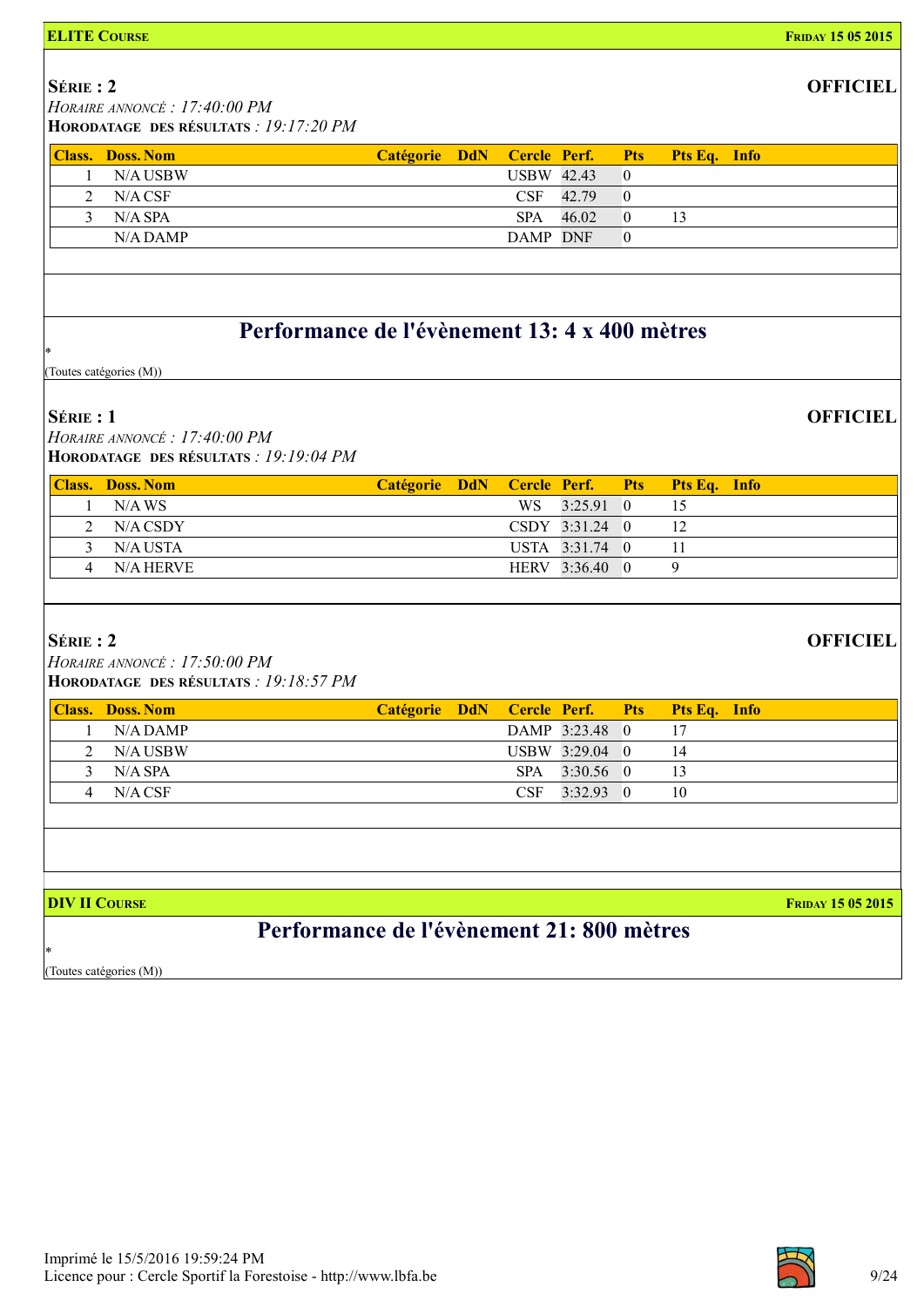SÉRIE : 1

 HORAIRE ANNONCÉ : 13:15:00 PM HORODATAGE DES RÉSULTATS : 14:20:53 PM

| Class. | <b>Doss. Nom</b>         | <b>Catégorie</b> |      |             | <b>DdN</b> Cercle Perf. Pts |                    | Pts Eq. Info |  |
|--------|--------------------------|------------------|------|-------------|-----------------------------|--------------------|--------------|--|
|        | 648 Dalebroux, Thomas    | JUN M            | 1997 | <b>FLEU</b> | 2:00.01                     | $\hspace{0.6cm} 0$ | 9            |  |
| 2      | 622 Classe, Jeremy       | JUN M            | 1997 |             | FCHA $2:01.30$ 0            |                    | 15           |  |
|        | 779 Hubert, Alexis       | JUN M            | 1997 | <b>RCB</b>  | $2:03.45 \quad 0$           |                    | 17           |  |
| 4      | 2664 Del Forno, Pierre   | <b>SENM</b>      | 1992 |             | ARCH 2:03.59 0              |                    | 13           |  |
|        | 3179 Tajaouart, Hamza    | <b>SENM</b>      | 1995 |             | DACM 2:04.35 0              |                    | 6            |  |
| 6      | 3399 DELEMASURE, Clement | <b>SENM</b>      | 1993 |             | JSMC 2:09.69 0              |                    | 11           |  |
|        | 2989 Roger, Florent      | JUN M            | 1996 | <b>HUY</b>  | $2:11.16$ 0                 |                    |              |  |
|        | 3009 Medici, Nando       | CAD M            | 2000 |             | OSGA 2:11.74 0              |                    |              |  |

#### SÉRIE : 2

HORAIRE ANNONCÉ : 13:25:00 PM HORODATAGE DES RÉSULTATS : 14:20:47 PM

|   | <b>Class. Doss. Nom</b>      | Catégorie DdN Cercle Perf. Pts |      |            |                  |          | Pts Eq. Info |  |
|---|------------------------------|--------------------------------|------|------------|------------------|----------|--------------|--|
|   | 707 Houtart, Cyril           | SCO M                          | 1998 |            | ARCH 2:04.69     | $\theta$ | 12           |  |
|   | 3189 Wils, Corentin          | <b>SEN M</b>                   | 1995 | <b>RCB</b> | $2:05.08$ 0      |          | 10           |  |
|   | 3218 Nurkowski, Jonathan     | <b>SEN M</b>                   | 1990 |            | FCHA $2:09.80$ 0 |          | 8            |  |
| 4 | 647 Juprelle, Alexandre      | <b>JUN M</b>                   | 1997 |            | FLEU 2:12.75 0   |          |              |  |
|   | 3399 Daoubi, Younes          | SCO M                          | 1999 |            | DACM 2:13.29 0   |          | C            |  |
| 6 | 3149 Corswarem, Pierre-Henri | <b>SEN M</b>                   | 1986 | <b>HUY</b> | $2:14.31\quad 0$ |          |              |  |
|   | 6302 Cailleau, Benjamin      | <b>SENM</b>                    | 1980 |            | OSGA 2:15.88 0   |          | 4            |  |
|   | 1792 Pape, Matéo             | CAD M                          | 2001 |            | JSMC 2:20.77 0   |          |              |  |

### Performance de l'évènement 22: 400 mètres

(Toutes catégories (M))

### SÉRIE : 1

\*

 HORAIRE ANNONCÉ : 13:45:00 PM HORODATAGE DES RÉSULTATS : 15:09:21 PM

|    | <b>Class. Doss. Nom</b>     |              |      |            |       |     | Catégorie DdN Cercle Perf. Pts Pts Eq. Info |
|----|-----------------------------|--------------|------|------------|-------|-----|---------------------------------------------|
|    | 2928 Lannoy-Brennet, Julien | <b>SENM</b>  | 1995 | JSMC 49.32 |       | 846 |                                             |
|    | 2 3131 Ennamir, Mohssine    | <b>SEN M</b> | 1985 | <b>RCB</b> | 50.61 | 787 |                                             |
|    | 3111 Jadot, Sam             | SCO M        | 1999 | ARCH 53.17 |       | 674 |                                             |
|    | 4 3318 Bontia, Hyacinthe    | <b>SEN M</b> | 1985 | HUY        | 54.96 | 600 | 8                                           |
| 5  | 3256 Dierge, Martin         | SCO M        | 1999 | FLEU 55.45 |       | 581 | -11                                         |
| 6. | 3088 Brants, Léo-Pol        | CAD M        | 2000 | FCHA 56.26 |       | 549 | 13                                          |
|    |                             |              |      |            |       |     |                                             |



**OFFICIEL**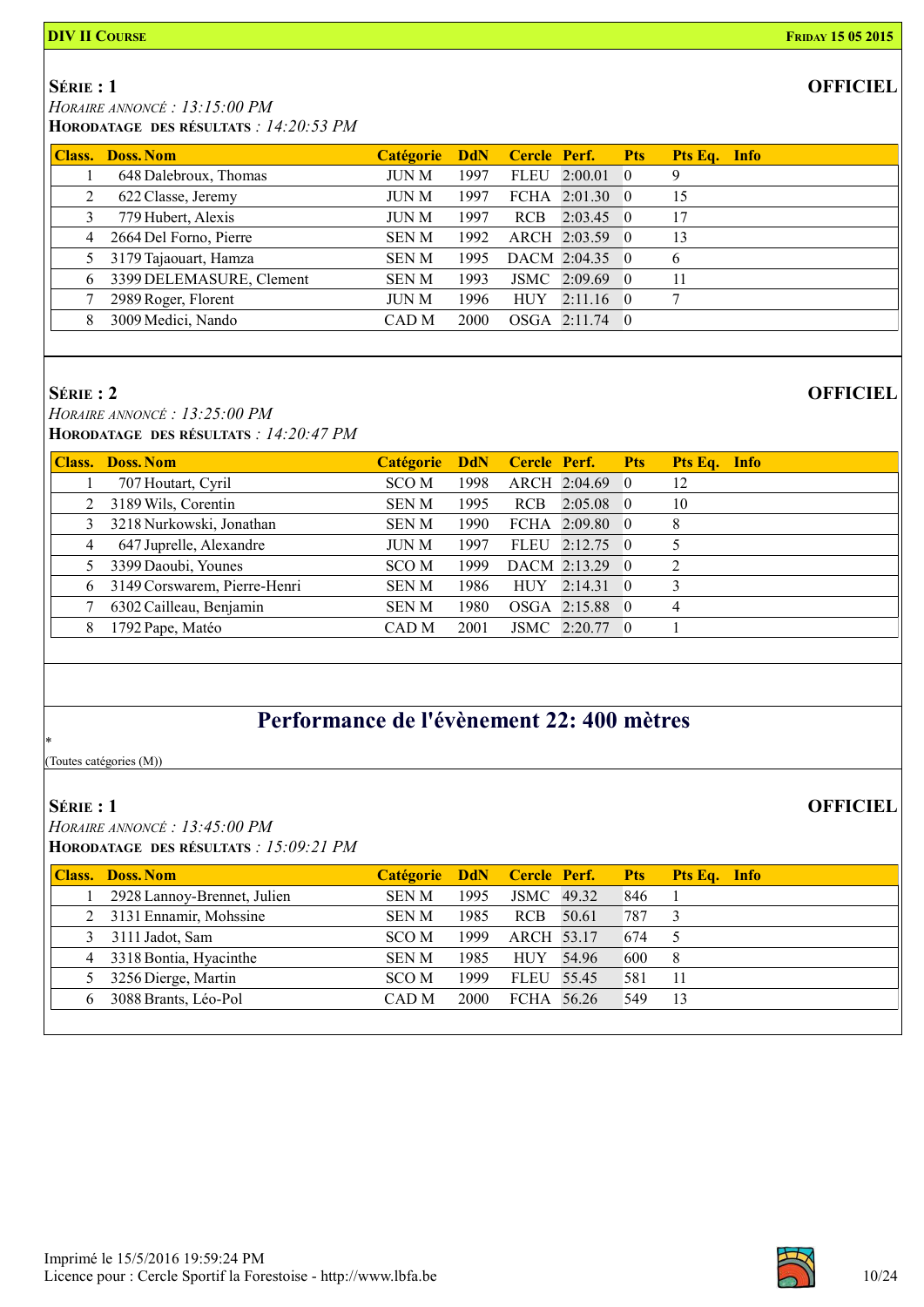#### **DIV II COURSE FRIDAY 15 05 2015**

### SÉRIE : 2

 HORAIRE ANNONCÉ : 13:55:00 PM HORODATAGE DES RÉSULTATS : 15:09:17 PM

| <b>Class. Doss. Nom</b>  | Catégorie DdN Cercle Perf. Pts Pts Eq. Info |      |            |       |     |                 |  |
|--------------------------|---------------------------------------------|------|------------|-------|-----|-----------------|--|
| 3398 Benziane, Ilias     | CAD M                                       | 2000 | DACM 50.59 |       | 788 |                 |  |
| 2 3069 Pauwels, Philippe | SEN M                                       | 1994 | RCB 53.37  |       | 666 | $6\phantom{0}6$ |  |
| 3 3192 Genotte, Clément  | <b>SEN M</b>                                | 1994 | FCHA 53.95 |       | 642 |                 |  |
| 4 3113 Vervoort, Lorin   | CAD M                                       | 2000 | HUY        | 56.99 | 521 | -15             |  |
| 650 Alexandre, Cyril     | SCO M                                       | 1998 | OSGA 57.54 |       | 501 | -16             |  |

### SÉRIE : 3

 HORAIRE ANNONCÉ : 14:05:00 PM HORODATAGE DES RÉSULTATS : 15:09:14 PM

|   | <b>Class. Doss. Nom</b>                  |       |             |            |            | Catégorie DdN Cercle Perf. Pts Pts Eq. Info |
|---|------------------------------------------|-------|-------------|------------|------------|---------------------------------------------|
|   | 639 Braem, Mathieu                       | SCO M | 1998        | JSMC 51.16 | 762        | 4                                           |
|   | 2 2684 Quevit, Alexandre                 | SEN M | 1994        | OSGA 54.96 | <b>600</b> | - 8                                         |
|   | 3005 De Belder, Bastien                  | SCO M | 1999        | FLEU 55.30 | 587        | -10                                         |
| 4 | 3021 Ollo Malobe, Christian <sup>o</sup> | SEN M | 1982        | ARCH 56.10 | 555        | 12                                          |
|   | 5 3380 BOUDOUFTI, FAOUZI                 | CAD M | <b>2000</b> | DACM 56.51 | 540        | 14                                          |

### Performance de l'évènement 23: 100 mètres

(Toutes catégories (M))

#### SÉRIE : 1

\*

 HORAIRE ANNONCÉ : 14:25:00 PM HORODATAGE DES RÉSULTATS : 15:13:40 PM

|   | <b>Class. Doss. Nom</b>    | Catégorie DdN Cercle Perf. Pts Pts Eq. Info |      |            |       |     |     |                      |
|---|----------------------------|---------------------------------------------|------|------------|-------|-----|-----|----------------------|
|   | 636 Henin, Maxence         | SCO M                                       | 1998 | ARCH 11.26 |       | 804 | 17  |                      |
|   | 638 Verfaillie, Théo       | SCO M                                       | 1998 | JSMC 11.39 |       | 776 | -15 |                      |
|   | 649 Dubrulle, Jolan        | SCO M                                       | 1998 | OSGA 11.52 |       | 748 | 13  |                      |
| 4 | 3220 Deheneffe, Gilles     | <b>SEN M</b>                                | 1991 | HUY        | 11.70 | 711 | 10  |                      |
|   | 3180 Pieters, Julien       | SCO M                                       | 1999 | FCHA 12.53 |       | 551 |     |                      |
|   | 3356 Ben Abdeslam, Yassine | SCO M                                       | 1999 | DACM DIS   |       |     |     | R.162.7: Faux depart |

### SÉRIE : 2

 HORAIRE ANNONCÉ : 14:35:00 PM HORODATAGE DES RÉSULTATS : 15:13:40 PM

|   | <b>Class. Doss. Nom</b>        |              |      |            |       |     | Catégorie DdN Cercle Perf. Pts Pts Eq. Info |
|---|--------------------------------|--------------|------|------------|-------|-----|---------------------------------------------|
|   | 780 Lecocq de Pletincx, Maxime | SCO M        | 1998 | <b>RCB</b> | 11.61 | 730 | 12                                          |
|   | 667 Poblome, Romain            | SCO M        | 1998 | JSMC 11.63 |       | 725 | -11                                         |
|   | 924 Nizet, Ludovic             | JUN M        | 1997 | ARCH 12.16 |       | 620 |                                             |
| 4 | 2762 Blondiau, Christopher     | <b>SEN M</b> | 1994 | FLEU 12.20 |       | 612 | -4.5                                        |
|   | 600 Beaumont, Geoffrey         | JUN M        | 1997 | DACM 12.20 |       | 612 | 4.5                                         |

### **OFFICIEL**

### **OFFICIEL**

**OFFICIEL** 

VENT : +1.6 M/S

### **OFFICIEL**

VENT : +0.7 M/S

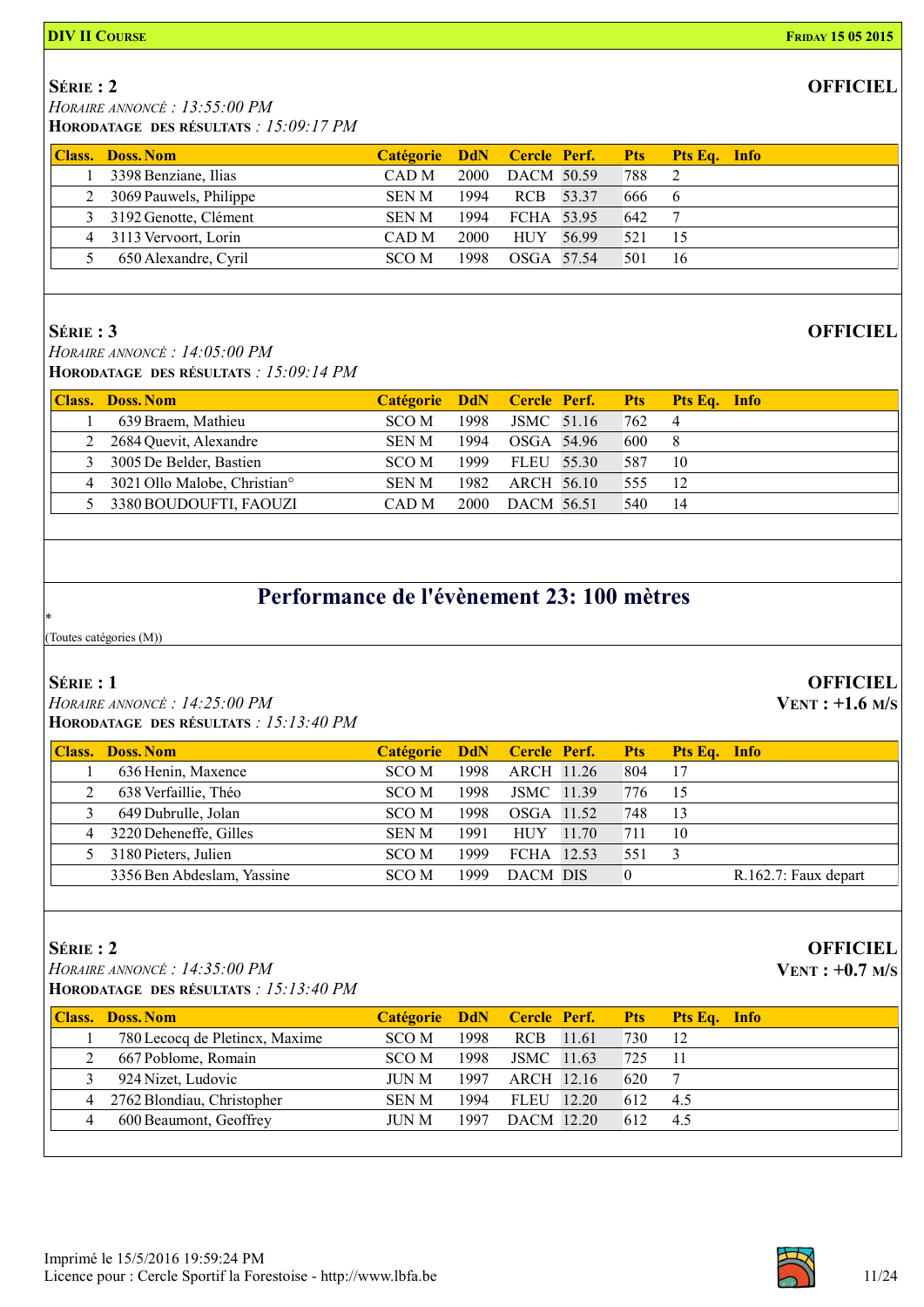### SÉRIE : 3

HORAIRE ANNONCÉ : 14:45:00 PM

HORODATAGE DES RÉSULTATS : 15:13:36 PM

| <b>Class. Doss. Nom</b>    |              |      |            |     | Catégorie DdN Cercle Perf. Pts Pts Eq. Info |
|----------------------------|--------------|------|------------|-----|---------------------------------------------|
| 3055 Van den Broeck, Emile | <b>SEN M</b> | 1994 | RCB 11.45  | 763 | 14                                          |
| 2 3393 Schram, Hugo        | SCO M        | 1999 | OSGA 11.75 | 701 |                                             |
| 3 3095 Mossoux, Regis      | <b>SEN M</b> | 1986 | HUY 12.09  | 633 |                                             |
| 4 3367 Doneux, Antoine     | CAD M        | 2000 | FCHA 12.19 | 614 | -6                                          |
| 798 De Suray, Adrien       | SCO M        | 1998 | FLEU 12.73 | 515 |                                             |

### Performance de l'évènement 24: 1500 mètres

(Toutes catégories (M))

#### SÉRIE : 1

\*

 HORAIRE ANNONCÉ : 14:55:00 PM HORODATAGE DES RÉSULTATS : 16:25:42 PM

| <b>Class.</b> | <b>Doss. Nom</b>         | Catégorie        | <b>DdN</b> | Cercle Perf. |              | <b>Pts</b>     | Pts Eq. Info |  |
|---------------|--------------------------|------------------|------------|--------------|--------------|----------------|--------------|--|
|               | 2663 Cellier, Alexandre  | <b>SENM</b>      | 1984       |              | ARCH 4:12.00 | 137            |              |  |
| 2             | 2637 Van Loo, Remi       | <b>SENM</b>      | 1990       | FCHA         | 4:14.96      | 123            |              |  |
| 3             | 2667 Del Forno, Vincent  | SEN M            | 1990       |              | ARCH 4:16.17 | <sup>118</sup> |              |  |
| 4             | 2854 Raemackers, Cédric  | <b>SENM</b>      | 1985       | FCHA         | 4:16.69      | 115            |              |  |
| 5             | 717 Delannoy, Nathan     | SCO <sub>M</sub> | 1998       | <b>RCB</b>   | 4:21.60      | 95             |              |  |
| 6             | 766 Debroux, Romain      | JUN M            | 1997       | <b>FLEU</b>  | 4:24.03      | 85             |              |  |
| 7             | 930 VELDEMAN, PIERRE     | CAD M            | 2000       | <b>RCB</b>   | 4:24.25      | -84            |              |  |
| 8             | 2685 Soudant, Nicolas    | SEN M            | 1992       | OSGA         | 4:30.10      | 63             |              |  |
| 9             | 2763 Guido, Giianni      | <b>SENM</b>      | 1985       | <b>FLEU</b>  | 4:34.08      | 51             |              |  |
| 10            | 2842 Lemos Cruz, Mathieu | SEN M            | 1984       | <b>HUY</b>   | 4:36.42      | 44             |              |  |
| 11            | 3188 Claus, Nathan       | SCO <sub>M</sub> | 1999       | JSMC         | 4:37.71      | 40             |              |  |
| 12            | 3260 Mahria, Zakaria     | JUN M            | 1996       |              | DACM 4:40.32 | 34             |              |  |
| 13            | 2885 DUBUISSON, M        | CAD <sub>M</sub> | 2000       | OSGA         | 4:45.27      | 22             |              |  |
| 14            | 1588 Dewaelle, Alexis    | CAD M            | 2001       | JSMC         | 4:48.84      | <sup>15</sup>  |              |  |
| 15            | 3316 Henquet, Vincent    | SEN M            | 1992       | <b>HUY</b>   | 4:51.74      | -11            |              |  |
| 16            | 599 Meziani, Abderrahim  | SCO <sub>M</sub> | 1998       |              | DACM 5:25.33 | $\overline{0}$ |              |  |

### Performance de l'évènement 25: 110m Haies 1,067m/10H 13,72/9,14/14,02

(Toutes catégories (M))

### SÉRIE : 1

\*

 HORAIRE ANNONCÉ : 15:20:00 PM HORODATAGE DES RÉSULTATS : 16:54:23 PM

| <b>Class. Doss. Nom</b>            |              |      |            |     | Catégorie DdN Cercle Perf. Pts Pts Eq. Info |
|------------------------------------|--------------|------|------------|-----|---------------------------------------------|
| 3345 Iacolina, Ugo                 | <b>SEN M</b> | 1993 | OSGA 17.57 | 566 |                                             |
| 2 3429 DEWINTER, Basile            | CAD M        | 2000 | JSMC 17.80 | 543 |                                             |
| 3 3136 Antos, Vojtech <sup>o</sup> | <b>SEN M</b> | 1990 | RCB 18.47  | 480 |                                             |
| 4 2762 Blondiau, Christopher       | SEN M        | 1994 | FLEU 21.86 | 217 |                                             |
| 5 6525 Romedenne, Pierre           | M35          | 1976 | ARCH 22.34 | 188 |                                             |



**OFFICIEL**  $VENT : +1.3 M/s$ 

# **OFFICIEL**

VENT : +1.4 M/S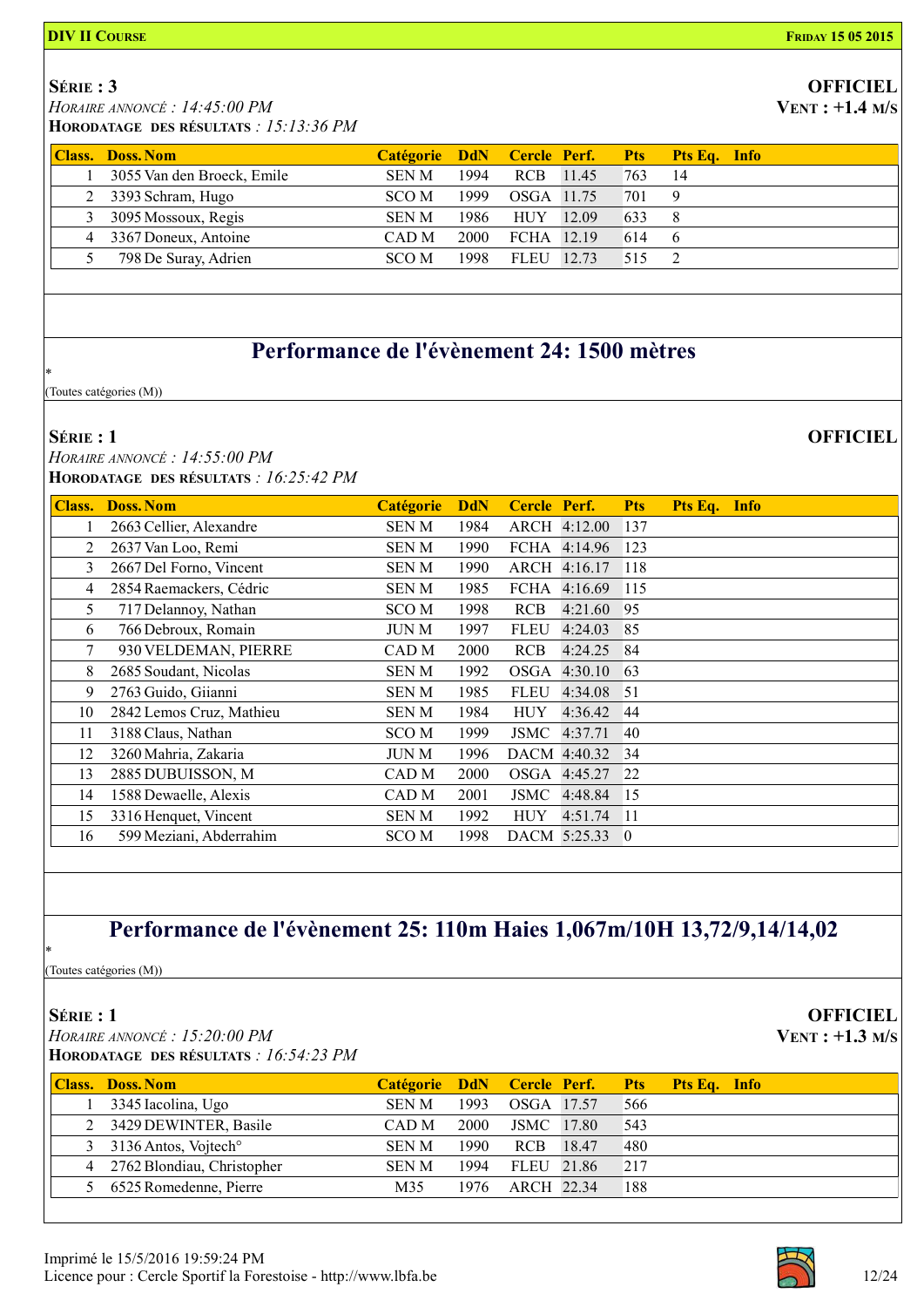#### **DIV II COURSE FRIDAY 15 05 2015**

### SÉRIE : 2

HORAIRE ANNONCÉ : 15:30:00 PM

HORODATAGE DES RÉSULTATS : 16:54:23 PM

| <b>Class. Doss. Nom</b> | Catégorie DdN Cercle Perf. Pts Pts Eq. Info |      |            |       |     |  |
|-------------------------|---------------------------------------------|------|------------|-------|-----|--|
| 2908 Ledent, Geoffrey   | <b>SEN M</b>                                | 1988 | FCHA 20.00 |       | 349 |  |
| 638 Verfaillie, Théo    | SCO M                                       | 1998 | JSMC 21.11 |       | 267 |  |
| 3 6743 Da Silva, Juan   | M <sub>55</sub>                             | 1959 | <b>RCB</b> | 21.80 | 221 |  |
| 4 2810 Helmus, Romain   | JUN M                                       | 1996 | HUY 21.97  |       | 210 |  |
| 912 Gryspeert, Adrien   | SCO M                                       | 1998 | FLEU 26.05 |       | 32  |  |

### SÉRIE : 3

 HORAIRE ANNONCÉ : 15:40:00 PM HORODATAGE DES RÉSULTATS : 16:54:20 PM

| <b>Class.</b> Doss. Nom      | Catégorie DdN Cercle Perf. Pts Pts Eq. Info |      |                 |     |  |
|------------------------------|---------------------------------------------|------|-----------------|-----|--|
| 3034 Galand, Geoffrey        | SEN M                                       |      | 1994 OSGA 20.61 | 303 |  |
| 2 3008 Van Vlaenderen, David | SEN M                                       |      | 1989 DACM 21.87 | 217 |  |
| 3 3445 ROMEDENNE, D          | CAD M                                       | 2000 | ARCH 22.07      | 204 |  |
|                              |                                             |      |                 |     |  |

### Performance de l'évènement 26: 200 mètres

(Toutes catégories (M))

### SÉRIE : 1

\*

 HORAIRE ANNONCÉ : 16:05:00 PM HORODATAGE DES RÉSULTATS : 17:10:39 PM

|                | <b>Class. Doss. Nom</b>    | Catégorie DdN Cercle Perf. Pts |       |            |       |     | <b>Pts Eq.</b> Info |  |
|----------------|----------------------------|--------------------------------|-------|------------|-------|-----|---------------------|--|
|                | 3055 Van den Broeck, Emile | <b>SENM</b>                    | 1994  | <b>RCB</b> | 22.96 | 789 |                     |  |
|                | 649 Dubrulle, Jolan        | SCO M                          | 1998  | OSGA 23.47 |       | 741 |                     |  |
| 3              | 3256 Dierge, Martin        | SCO M                          | 1999. | FLEU 24.25 |       | 671 |                     |  |
| $\overline{4}$ | 3095 Mossoux, Regis        | <b>SEN M</b>                   | 1986  | <b>HUY</b> | 24.53 | 646 |                     |  |
|                | 3367 Doneux, Antoine       | CAD M                          | 2000  | FCHA 24.94 |       | 611 |                     |  |
| 6.             | 600 Beaumont, Geoffrey     | <b>JUN M</b>                   | 1997  | DACM 25.08 |       | 599 |                     |  |

### SÉRIE : 2

 HORAIRE ANNONCÉ : 16:15:00 PM HORODATAGE DES RÉSULTATS : 17:10:39 PM

|   | <b>Class. Doss. Nom</b> | Catégorie DdN Cercle Perf. Pts Pts Eq. Info |       |            |     |  |
|---|-------------------------|---------------------------------------------|-------|------------|-----|--|
|   | 639 Braem, Mathieu      | SCO M                                       | 1998  | JSMC 22.59 | 825 |  |
| 2 | 636 Henin, Maxence      | SCO M                                       | 1998  | ARCH 23.11 | 775 |  |
|   | 3 3398 Benziane, Ilias  | CAD M                                       | 2000  | DACM 23.27 | 760 |  |
|   | 4 3012 Carlier, Arthur  | CAD M                                       | 2000  | OSGA 23.29 | 758 |  |
|   | 5 3347 Tambour, Yanis   | SCO M                                       | 1999. | HUY 24.76  | 626 |  |
|   |                         |                                             |       |            |     |  |



#### **OFFICIEL** VENT : +1.3 M/S

**OFFICIEL**  $VENT : +0.3 M/s$ 

**OFFICIEL** 

VENT : +0.3 M/S

### **OFFICIEL**  $VENT: +0.4 M/s$

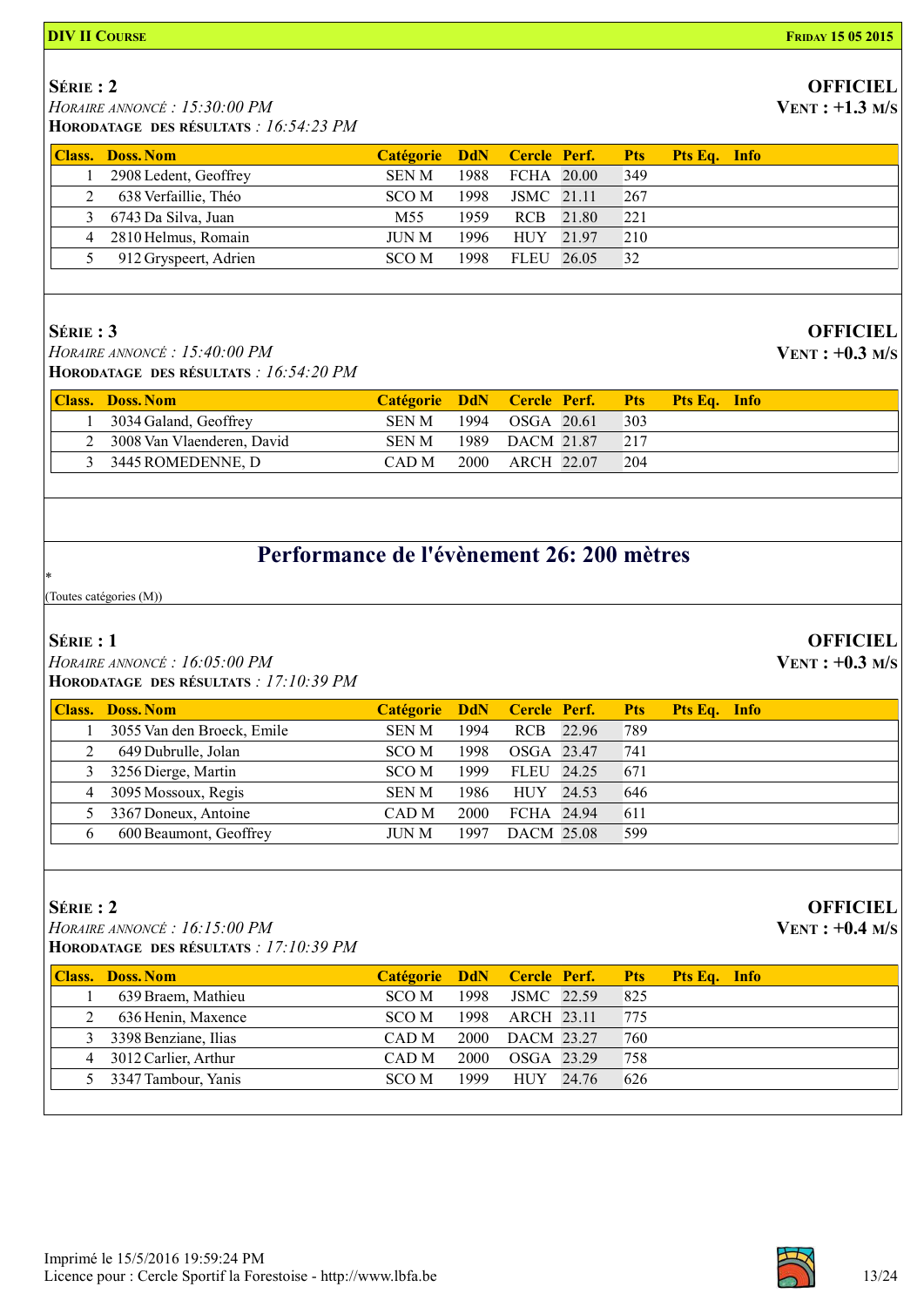### SÉRIE : 3

HORAIRE ANNONCÉ : 16:25:00 PM

HORODATAGE DES RÉSULTATS : 17:10:39 PM

| <b>Class. Doss. Nom</b>           |       |      |            |     | Catégorie DdN Cercle Perf. Pts Pts Eq. Info |
|-----------------------------------|-------|------|------------|-----|---------------------------------------------|
| 2928 Lannoy-Brennet, Julien       | SEN M | 1995 | JSMC 23.08 | 778 |                                             |
| 2 3005 De Belder, Bastien         | SCO M | 1999 | FLEU 24.46 | 652 |                                             |
| 3 6793 Jara, Antonio <sup>o</sup> | M35   | 1976 | RCB 24.85  | 619 |                                             |
| 4 1269 Biatour, Basile            | CAD M | 2001 | FCHA 25.00 | 606 |                                             |
| 5 6525 Romedenne, Pierre          | M35   | 1976 | ARCH 25.69 | 549 |                                             |

### Performance de l'évènement 27: 5000 mètres

(Toutes catégories (M))

#### SÉRIE : 1

\*

 HORAIRE ANNONCÉ : 16:20:00 PM HORODATAGE DES RÉSULTATS : 19:06:17 PM

| <b>Class.</b> | <b>Doss. Nom</b>         | <b>Catégorie</b> | <b>DdN</b> | Cercle Perf. |                 | <b>Pts</b> | Pts Eq. Info |  |
|---------------|--------------------------|------------------|------------|--------------|-----------------|------------|--------------|--|
|               | 2822 Lhost, Geoffrey     | SEN M            | 1986       |              | FCHA 15:52.71 0 |            |              |  |
| 2             | 6402 Theunis, Gert       | M40              | 1975       |              | FCHA 15:55.53 0 |            |              |  |
| 3             | 3446 GOSSIAUX, L         | CAD M            | 2000       |              | ARCH 16:05.05 0 |            |              |  |
| 4             | 2763 Guido, Giianni      | <b>SENM</b>      | 1985       | <b>FLEU</b>  | 16:13.72 0      |            |              |  |
| 5             | 2963 Pitz, Jean-François | <b>SENM</b>      | 1986       |              | ARCH 16:17.23 0 |            |              |  |
| 6             | 3179 Tajaouart, Hamza    | SEN M            | 1995       |              | DACM 16:19.82 0 |            |              |  |
| 7             | 3386 Genty, Thomas       | SEN M            | 1985       | <b>HUY</b>   | 16:21.98 0      |            |              |  |
| 8             | 717 Delannoy, Nathan     | SCO M            | 1998       | <b>RCB</b>   | $16:27.35$ 0    |            |              |  |
| 9             | 3235 Lelong, Raphael     | <b>SENM</b>      | 1989       | OSGA         | 16:31.42 0      |            |              |  |
| 10            | 6977 Capelle, Christian  | M45              | 1967       | <b>RCB</b>   | $16:50.92$ 0    |            |              |  |
| 11            | 2845 Radelet, Stephen    | <b>SENM</b>      | 1988       | <b>HUY</b>   | $16:53.69$ 0    |            |              |  |
| 12            | 3435 MULTAS, NICOLAS     | CAD M            | 2000       |              | OSGA 16:54.96 0 |            |              |  |
| 13            | 2911 Baillon, Xavier     | <b>SENM</b>      | 1985       | <b>FLEU</b>  | 17:14.41 0      |            |              |  |
| 14            | 3399 DELEMASURE, Clement | SEN M            | 1993       | <b>JSMC</b>  | 18:35.21 0      |            |              |  |
| 15            | 2914 Boulmaïz, Khalil    | CAD M            | 2000       |              | DACM 18:37.73 0 |            |              |  |
| 16            | 666 Bernon, Bastien      | SCO M            | 1998       | JSMC         | 19:16.65 0      |            |              |  |

### Performance de l'évènement 28: 4 x 100 mètres

(Toutes catégories (M))

### SÉRIE : 1

\*

 HORAIRE ANNONCÉ : 17:35:00 PM HORODATAGE DES RÉSULTATS : 19:20:49 PM

| <b>Class. Doss. Nom</b> | Catégorie DdN Cercle Perf. Pts Pts Eq. Info |            |  |  |
|-------------------------|---------------------------------------------|------------|--|--|
| N/A HUY                 |                                             | HUY 47.02  |  |  |
| 2 $N/A$ DACM            |                                             | DACM 47.66 |  |  |
| $3$ N/A FCHA            |                                             | FCHA 48.06 |  |  |
| 4 N/A FLEU              |                                             | FLEU 48.64 |  |  |



**OFFICIEL** 

# **OFFICIEL**

 $VENT: +0.3 M/s$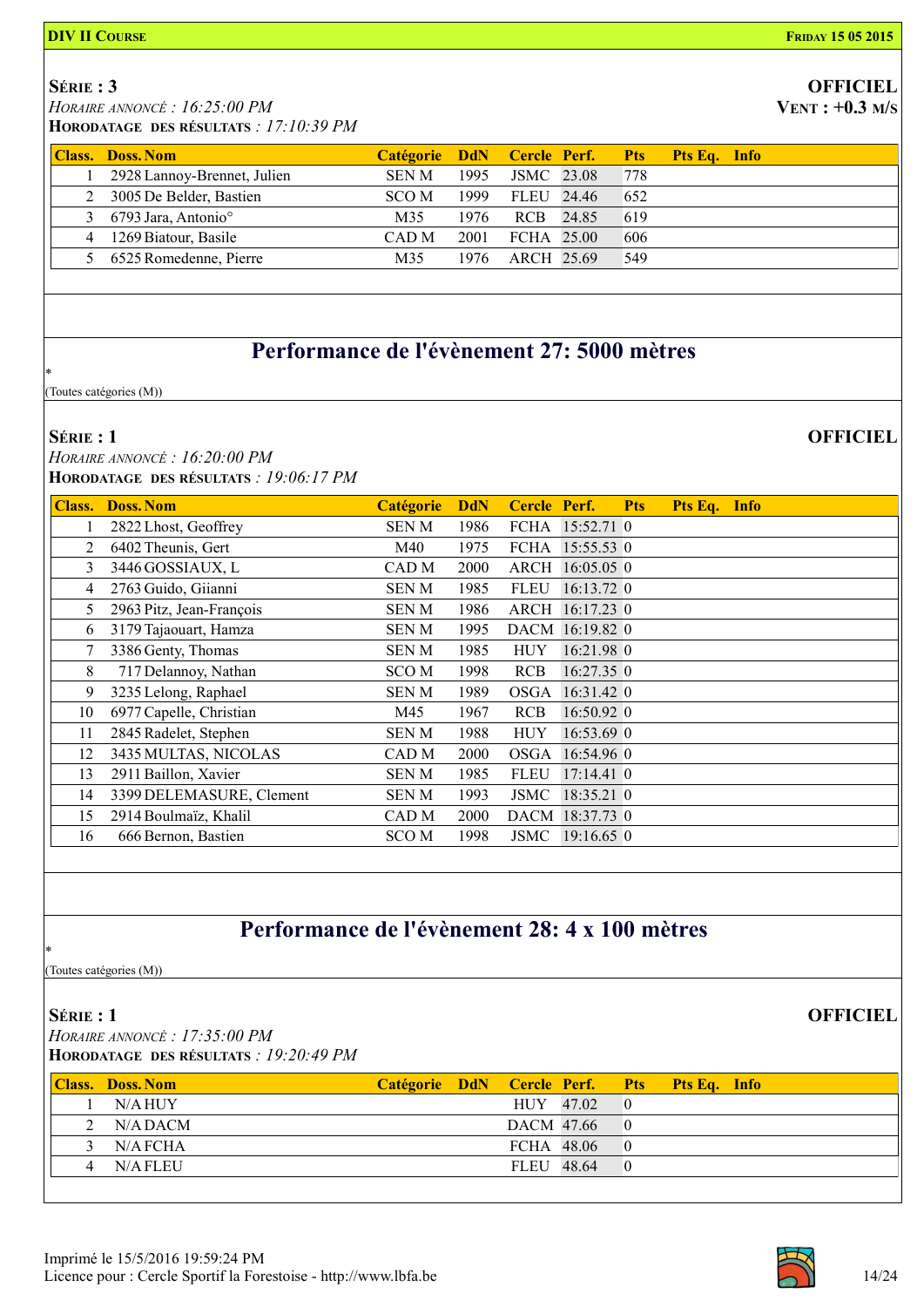| <b>DIV II COURSE</b>                                                                    |                  |            |                     |                |                  |              | <b>FRIDAY 15 05 2015</b>               |
|-----------------------------------------------------------------------------------------|------------------|------------|---------------------|----------------|------------------|--------------|----------------------------------------|
| $S$ érie: 2<br>HORAIRE ANNONCÉ : 17:45:00 PM<br>HORODATAGE DES RÉSULTATS : 19:20:46 PM  |                  |            |                     |                |                  |              | <b>OFFICIEL</b>                        |
| <b>Class. Doss. Nom</b>                                                                 | <b>Catégorie</b> | <b>DdN</b> | Cercle Perf.        |                | <b>Pts</b>       | Pts Eq. Info |                                        |
| $N/A$ RCB<br>1                                                                          |                  |            | RCB                 | 43.42          | $\overline{0}$   |              |                                        |
| $\overline{2}$<br>N/A OSGA                                                              |                  |            | OSGA 44.07          |                | $\overline{0}$   |              |                                        |
| 3<br>N/A JSMC                                                                           |                  |            | JSMC 45.43          |                | $\overline{0}$   |              |                                        |
| N/A ARCH                                                                                |                  |            | <b>ARCH DNF</b>     |                | $\theta$         |              |                                        |
|                                                                                         |                  |            |                     |                |                  |              |                                        |
| Performance de l'évènement 29: 4 x 400 mètres                                           |                  |            |                     |                |                  |              |                                        |
| (Toutes catégories (M))                                                                 |                  |            |                     |                |                  |              |                                        |
| $S$ érie : 1<br>HORAIRE ANNONCÉ : 17:45:00 PM<br>HORODATAGE DES RÉSULTATS : 19:29:40 PM |                  |            |                     |                |                  |              | <b>OFFICIEL</b>                        |
| <b>Class. Doss. Nom</b>                                                                 | <b>Catégorie</b> | <b>DdN</b> | Cercle Perf.        |                | <b>Pts</b>       | Pts Eq. Info |                                        |
| N/A FCHA<br>1                                                                           |                  |            |                     | FCHA 3:39.94   | $\theta$         |              |                                        |
| N/A FLEU<br>2                                                                           |                  |            |                     | FLEU 3:43.47 0 |                  |              |                                        |
| N/A DACM<br>3                                                                           |                  |            |                     | DACM 3:48.87   | $\overline{0}$   |              |                                        |
| N/A HUY<br>4                                                                            |                  |            |                     | HUY 3:54.94 0  |                  |              |                                        |
| SÉRIE: 2<br>HORAIRE ANNONCÉ : 17:55:00 PM<br>HORODATAGE DES RÉSULTATS : 19:29:33 PM     |                  |            |                     |                |                  |              | <b>OFFICIEL</b>                        |
| <b>Class. Doss. Nom</b>                                                                 | <b>Catégorie</b> | <b>DdN</b> | <b>Cercle Perf.</b> |                | <b>Pts</b>       | Pts Eq. Info |                                        |
| $N/A$ RCB<br>1                                                                          |                  |            | RCB                 | 3:25.61        | $\mathbf{0}$     |              |                                        |
| $N/A$ JSMC<br>2                                                                         |                  |            |                     | JSMC 3:30.62   | $\mathbf{0}$     |              |                                        |
| N/A OSGA                                                                                |                  |            | OSGA DIS            |                | $\boldsymbol{0}$ |              | R.170.7 Passage du<br>témoin hors zone |
| N/A ARCH                                                                                |                  |            | <b>ARCH DIS</b>     |                | $\boldsymbol{0}$ |              | R.170.7 Passage du<br>témoin hors zone |
|                                                                                         |                  |            |                     |                |                  |              |                                        |
| <b>HORS MATCH</b>                                                                       |                  |            |                     |                |                  |              | <b>FRIDAY 15 05 2015</b>               |
| Performance de l'évènement 14: 100 mètres<br>冰<br>(Toutes catégories (M))               |                  |            |                     |                |                  |              |                                        |

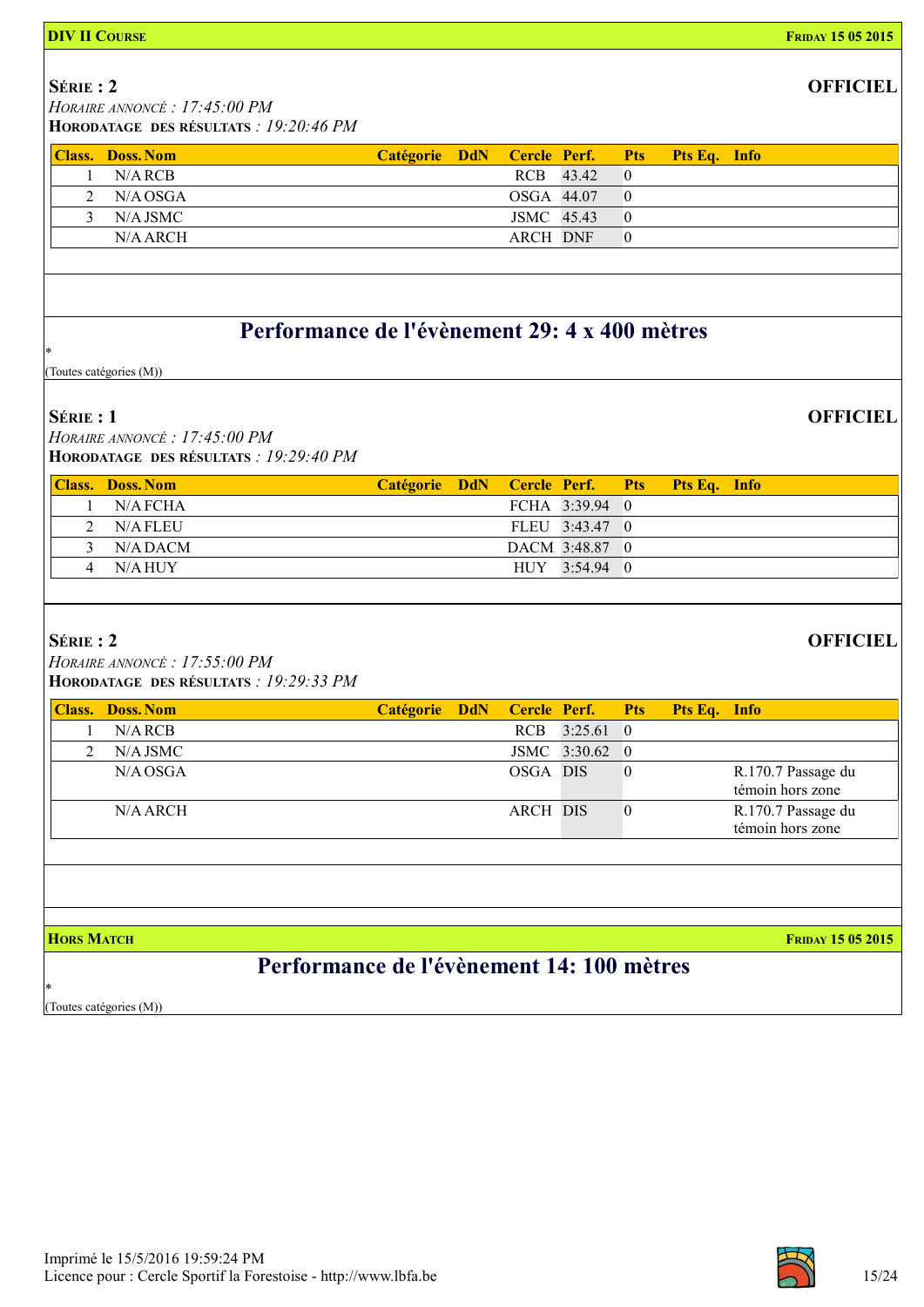#### **HORS MATCH FRIDAY 15 05 2015**

### SÉRIE : 1

 HORAIRE ANNONCÉ : 17:00:00 PM HORODATAGE DES RÉSULTATS : 18:13:48 PM

| <b>Class. Doss. Nom</b>  | Catégorie DdN Cercle Perf. Pts Pts Eq. Info |      |                 |        |  |
|--------------------------|---------------------------------------------|------|-----------------|--------|--|
| 3034 Galand, Geoffrey    | <b>SEN M</b>                                | 1994 | OSGA 12.46      | 563    |  |
| 2 7116 Renkin, Jean-Paul | M50                                         |      | 1964 HERV 12.89 | 487    |  |
| 3 6744 Taintenier, Eric  | M45                                         | 1965 | RCB 13.52       | 383    |  |
| 4 2937 Talon, Gil        | <b>SEN M</b>                                | 1992 | USTA 14.74      | $-215$ |  |

### SÉRIE : 2

 HORAIRE ANNONCÉ : 17:10:00 PM HORODATAGE DES RÉSULTATS : 18:13:48 PM

| <b>Class. Doss. Nom</b>              | Catégorie DdN Cercle Perf. Pts Pts Eq. Info |       |            |       |     |  |
|--------------------------------------|---------------------------------------------|-------|------------|-------|-----|--|
| 3186 Bang-Cuse, Raymond <sup>o</sup> | <b>SENM</b>                                 | 1994  | <b>RCB</b> | 10.78 | 910 |  |
| 915 Gueulette, Arnaud                | SCO M                                       | 1998  | RCB        | 11.51 | 750 |  |
| 3 3400 BAELEN, This                  | CAD M                                       | 2000  | JSMC 11.53 |       | 746 |  |
| 4 3101 Fenaux, Ludovic               | <b>SEN M</b>                                | 1983  | USTA 11.68 |       | 715 |  |
| 769 Georges, Alexandre               | SCO M                                       | 1998. | <b>SPA</b> | 12.35 | 584 |  |
| 6 2726 Zanella, David                | <b>JUN M</b>                                | 1996  | DAMP 12.56 |       | 545 |  |

### SÉRIE : 3

 HORAIRE ANNONCÉ : 17:20:00 PM HORODATAGE DES RÉSULTATS : 18:13:48 PM

|    | <b>Class. Doss. Nom</b>   | Catégorie DdN Cercle Perf. Pts |      |            |       |     | Pts Eq. Info |  |
|----|---------------------------|--------------------------------|------|------------|-------|-----|--------------|--|
|    | 2941 Hostens, Gregoire    | CAD M                          | 2000 | USTA 12.30 |       | 593 |              |  |
|    | 2 3452 Baquet, Clément    | SCO M                          | 1999 | <b>SPA</b> | 12.40 | 574 |              |  |
|    | 3 3280 Clarenne, Benjamin | CAD M                          | 2000 | ARCH 12.65 |       | 529 |              |  |
| 3  | 3301 Lacante, Alan        | SCO M                          | 1999 | WS.        | 12.65 | 529 |              |  |
|    | 1218 Kraeye, Tom          | MIN M                          | 2002 | USTA 13.73 |       |     |              |  |
| 6. | 1201 Winand, Garry        | CAD M                          | 2001 | <b>SPA</b> | 13.79 | 343 |              |  |
|    |                           |                                |      |            |       |     |              |  |

## Performance de l'évènement 15: 800 mètres

\* (Toutes catégories (M))



## **OFFICIEL**

 $VENT: +0.0 M/s$ 

**OFFICIEL** VENT : +2.1 M/S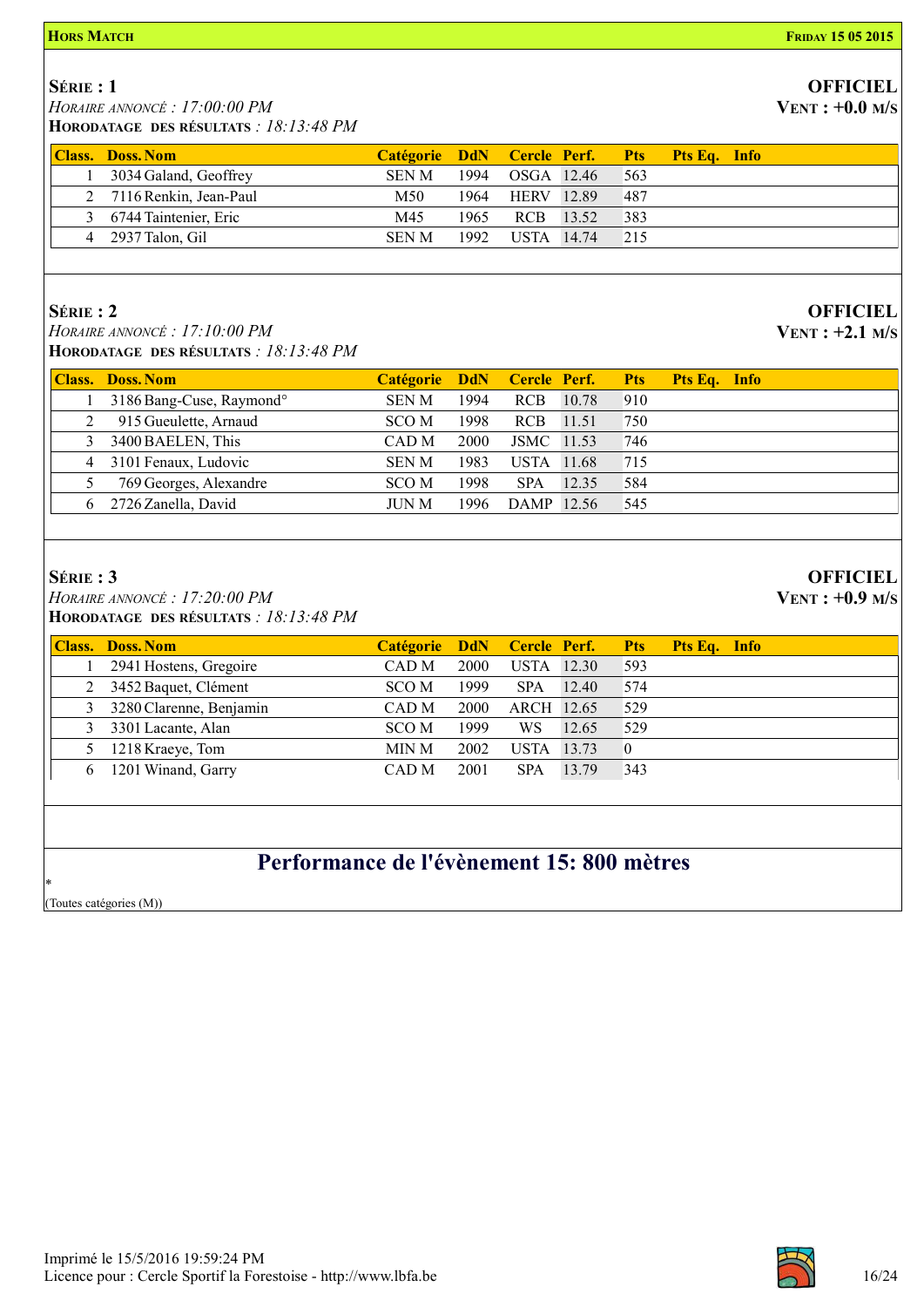**OFFICIEL** 

SÉRIE : 1

HORAIRE ANNONCÉ : 17:10:00 PM

HORODATAGE DES RÉSULTATS : 18:16:42 PM

|   | <b>Class. Doss. Nom</b>                      | <b>Catégorie</b> | <b>DdN</b> | Cercle Perf.    |                   | <b>Pts</b>       | Pts Eq. Info |  |
|---|----------------------------------------------|------------------|------------|-----------------|-------------------|------------------|--------------|--|
|   | 671 Berton, Sebastien                        | SCO <sub>M</sub> | 1998       |                 | DAMP $2:07.00$ 0  |                  |              |  |
|   | 2805 Noel, Adrien                            | <b>SENM</b>      | 1992       |                 | ARCH 2:12.19 0    |                  |              |  |
| 3 | 1480 Verhaegen, Matteo                       | MIN M            | 2002       |                 | USBW 2:15.53 0    |                  |              |  |
| 4 | 6218 Van der Auwermeulen, Jean-<br>Philipppe | M35              | 1978       | <b>CSF</b>      | $2:16.31\quad 0$  |                  |              |  |
| 5 | 3243 Bouchez, Jean-Gil                       | CAD M            | 2000       |                 | DAMP 2:18.30 0    |                  |              |  |
| 6 | 3283 Lindekens, Nathan                       | SCO <sub>M</sub> | 1999       | <b>FLEU</b>     | $2:19.42 \quad 0$ |                  |              |  |
|   | 3346 Heymans, Alexander                      | <b>SEN M</b>     | 1995       | <b>RCB</b>      | $2:19.54$ 0       |                  |              |  |
| 8 | 1226 Beaumont, Romain                        | CAD <sub>M</sub> | 2001       |                 | DACM 2:20.92 0    |                  |              |  |
|   | 2667 Del Forno, Vincent                      | <b>SENM</b>      | 1990       | <b>ARCH DNF</b> |                   | $\mathbf{0}$     |              |  |
|   | 7164 PIERRON, OLIVIER                        | CAD <sub>M</sub> | 2000       | <b>HERV</b>     |                   | $\boldsymbol{0}$ |              |  |
|   |                                              |                  |            |                 |                   |                  |              |  |

**ELITE CONCOURS FRIDAY 15 05 2015** 

### Performance de l'évènement 1: lancer du javelot 800g

\* (Toutes catégories (M))

### GROUPE : 1

 HORAIRE ANNONCÉ : 12:00:00 PM HORODATAGE DES RÉSULTATS : 15:04:28 PM

| <b>Class.</b> | <b>Doss. Nom</b>        | <b>Catégorie</b> | <b>DdN</b> | Cercle Perf. |                   | <b>Pts</b> | Pts Eq. Info |
|---------------|-------------------------|------------------|------------|--------------|-------------------|------------|--------------|
|               | 2725 Branders, Timothy  | <b>SENM</b>      | 1994       | <b>DAMP</b>  | 57m00             | 693        | 17           |
| 2             | 6851 Vasteels, Maurice  | M35              | 1977       | CSF          | 52m57             | 627        | 15           |
| 3             | 7149 Crets, Samuel      | M35              | 1978       | <b>HERV</b>  | 46m64             | 539        | 14           |
| 4             | 2644 Molehant, Arnaud   | <b>SENM</b>      | 1993       | CSF          | 44m28             | 504        | 13           |
| 5             | 641 Meessen, Simon      | SCO M            | 1998       | <b>HERV</b>  | 42m84             | 483        | 12           |
| 6             | 3349 Bronfort, Nicolas  | <b>SENM</b>      | 1989       | <b>SPA</b>   | 42m73             | 482        | 11           |
| 7             | 709 Claessens, Martin   | SCO M            | 1998       | <b>USBW</b>  | 40m99             | 456        | 10           |
| 8             | 3309 Louppe, Quentin    | <b>SENM</b>      | 1982       | <b>DAMP</b>  | 40m92             | 455        | 9            |
| 9             | 2974 Nysten, Valère     | <b>SENM</b>      | 1994       | <b>CSDY</b>  | 40m <sub>02</sub> | 442        | 8            |
| 10            | 6405 Brulet, Jean-Marc  | M45              | 1967       | WS           | 36m <sub>63</sub> | 394        | 7            |
| 11            | 3359 Coster, Denis      | <b>SENM</b>      | 1985       | <b>USBW</b>  | 35m70             | 380        | 6            |
| 12            | 6709 Swoboda, Frederic  | M35              | 1975       | <b>CSDY</b>  | 35m21             | 373        | 5            |
| 13            | 768 Formann, Sander     | JUN M            | 1997       | <b>SPA</b>   | 34m22             | 359        | 4            |
| 14            | 3010 Laus, Joachim      | <b>SENM</b>      | 1984       | <b>USTA</b>  | 33m17             | 344        | 3            |
| 15            | 7056 Bacart, Georges    | M50              | 1962       | <b>USTA</b>  | 27m86             | 269        | 2            |
| 16            | 2754 Maingain, François | SEN M            | 1989       | WS           | 17m74             | 131        |              |

## Performance de l'évènement 2: saut a la perche

(Toutes catégories (M))

\*

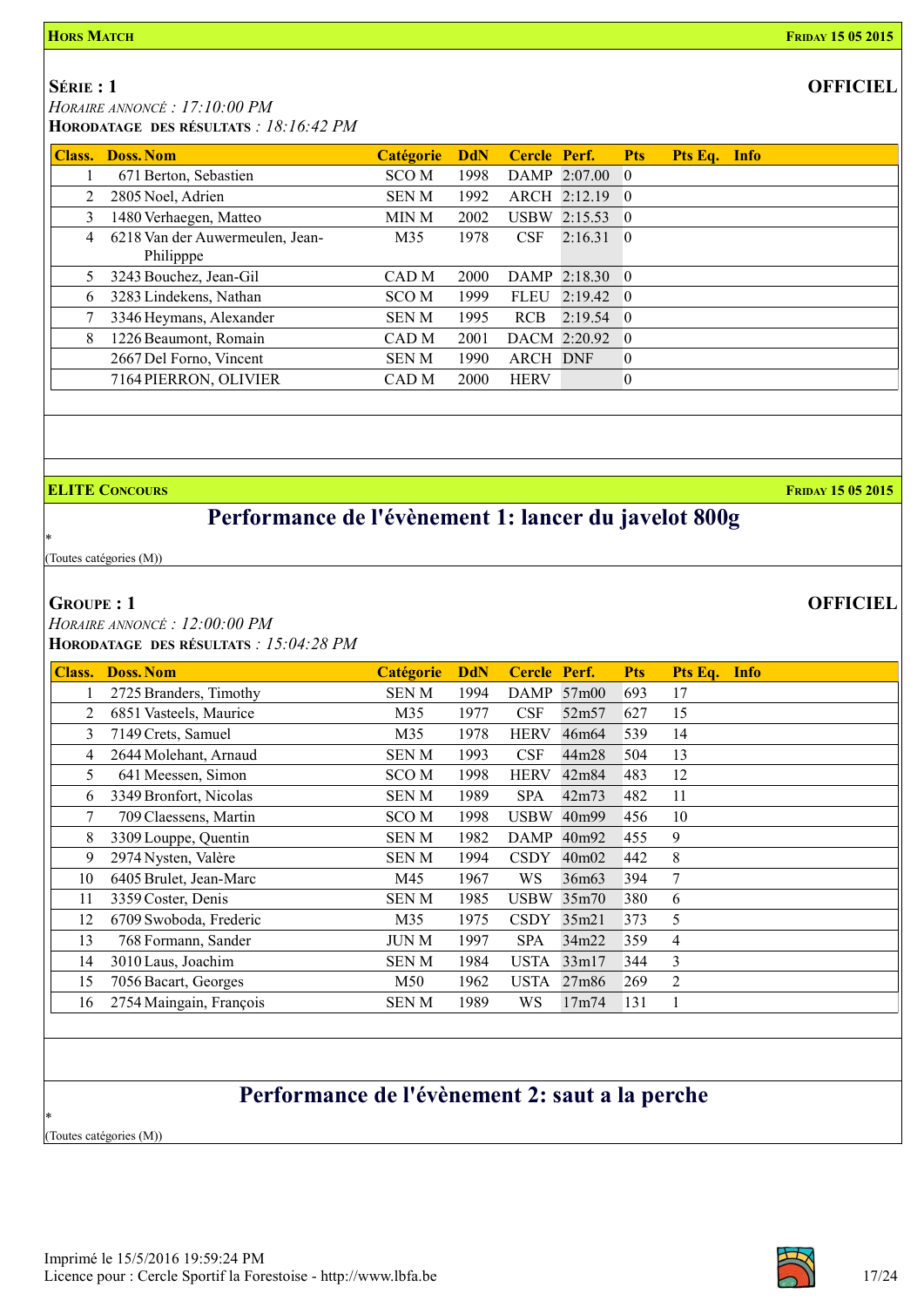**OFFICIEL** 

GROUPE : 1

 HORAIRE ANNONCÉ : 12:00:00 PM HORODATAGE DES RÉSULTATS : 16:43:20 PM

| <b>Class.</b> | <b>Doss. Nom</b>        | <b>Catégorie</b> | <b>DdN</b> | Cercle Perf. |                | <b>Pts</b>     | Pts Eq.<br><b>Info</b> |
|---------------|-------------------------|------------------|------------|--------------|----------------|----------------|------------------------|
|               | 2996 Colle, Florian     | SCO <sub>M</sub> | 1999       | <b>CSDY</b>  | 4m85           | 0              | 17                     |
| 2             | 605 Lanotte, Baptiste   | SCO M            | 1998       | DAMP         | 4m40           | 0              | 15                     |
| 3             | 6274 Descamps, Thierry  | M40              | 1972       | <b>USBW</b>  | 3m70           | 0              | 13.5                   |
| 3             | 2646 Dessart, François  | SEN M            | 1995       | <b>CSF</b>   | 3m70           | 0              | 13.5                   |
| 5.            | 892 Henry, Romeo        | SCO <sub>M</sub> | 1998       | WS.          | 3m60           | 0              | 12                     |
| 6             | 1581 Woygnet, Mathis    | CAD M            | 2001       | <b>DAMP</b>  | 3m50           | 0              | 11                     |
| 7             | 6540 Wingers, Serge     | M35              | 1979       | <b>CSF</b>   | 3m40           | $\Omega$       | 9                      |
|               | 2672 Baltus, Gilles     | SEN M            | 1994       | <b>HERV</b>  | 3m40           | 0              | 9                      |
|               | 1481 Spigeleer, Loic    | CAD M            | 2001       | $USBW$ 3m40  |                | 0              | 9                      |
| 10            | 3410 Drossart, Pierrot  | SCO M            | 1999       | USTA         | 3m20           | 0              | $\tau$                 |
| 11            | 2910 Lejeune, Dorian    | SCO M            | 1999       | <b>USTA</b>  | 3m00           | $\overline{0}$ | 4.5                    |
| 11            | 2992 Kempeneers, Jeff   | CAD M            | 2000       | <b>CSDY</b>  | 3m00           | 0              | 4.5                    |
| 11            | 718 Plumacker, Antoine  | SCO <sub>M</sub> | 1998       | <b>SPA</b>   | $3 \text{m}00$ | 0              | 4.5                    |
| 11            | 613 Hick, Corentin      | SCO <sub>M</sub> | 1998       | <b>HERV</b>  | $3 \text{m}00$ | 0              | 4.5                    |
| 15            | 855 Bertrand, Arthur    | SCO <sub>M</sub> | 1998       | <b>SPA</b>   | 2m00           | 0              | $\overline{2}$         |
|               | 7126 Di Tursi, Emmanuel | M40              | 1974       | WS           | NR.            | 0              |                        |

### Performance de l'évènement 17: saut en hauteur

(Toutes catégories (M))

### GROUPE : 1

\*

 HORAIRE ANNONCÉ : 13:30:00 PM HORODATAGE DES RÉSULTATS : 16:48:05 PM

| Class. | <b>Doss. Nom</b>              | Catégorie        | <b>DdN</b> | Cercle Perf. |                   | <b>Pts</b> | Pts Eq.<br><b>Info</b> |
|--------|-------------------------------|------------------|------------|--------------|-------------------|------------|------------------------|
|        | 2985 Hutlet, Aurelien         | <b>SENM</b>      | 1993       | <b>DAMP</b>  | 1m95              | 758        | 17                     |
| 2      | 3098 Pondant, Romain          | <b>SENM</b>      | 1994       | <b>SPA</b>   | 1 <sub>m85</sub>  | 670        | 15                     |
| 3      | 3169 Loris, Lionel            | <b>SENM</b>      | 1991       | CSF          | 1 <sub>m80</sub>  | 627        | 14                     |
| 4      | 3292 Reginster, Gaetan        | SCO M            | 1999       | <b>USBW</b>  | 1 <sub>m</sub> 75 | 585        | 11                     |
| 4      | 2974 Nysten, Valère           | <b>SENM</b>      | 1994       | <b>CSDY</b>  | 1 <sub>m</sub> 75 | 585        | 11                     |
| 4      | 2890 Loncin, Pol              | <b>SENM</b>      | 1995       | <b>SPA</b>   | 1 <sub>m</sub> 75 | 585        | 11                     |
| 4      | 2614 Kingunza, Désiré         | <b>SENM</b>      | 1994       | CSF          | 1 <sub>m</sub> 75 | 585        | 11                     |
| 4      | 3358 Chalon, Gauthier         | SEN M            | 1985       | DAMP         | 1 <sub>m</sub> 75 | 585        | 11                     |
| 9      | 781 Haddouche, Soufian        | <b>JUN M</b>     | 1997       | <b>USTA</b>  | 1 <sub>m</sub> 70 | 544        | 8                      |
| 10     | 3089 Brulet, Vincent          | CAD M            | 2000       | <b>WS</b>    | 1m65              | 504        | 6                      |
| 10     | 2992 Kempeneers, Jeff         | CAD M            | 2000       | <b>CSDY</b>  | 1m65              | 504        | 6                      |
| 10     | 1828 Grahn, Lars <sup>o</sup> | CAD M            | 2001       | WS.          | 1m65              | 504        | 6                      |
| 13     | 1379 De Neys, Maxime          | CAD M            | 2001       | <b>USBW</b>  | 1 <sub>m60</sub>  | 464        | 3                      |
| 13     | 2937 Kevelaer, Grégoire       | SCO M            | 1999       | <b>HERV</b>  | 1 <sub>m60</sub>  | 464        | 3                      |
| 13     | 2910 Lejeune, Dorian          | SCO M            | 1999       | <b>USTA</b>  | 1 <sub>m60</sub>  | 464        | 3                      |
|        | 613 Hick, Corentin            | SCO <sub>M</sub> | 1998       | <b>HERV</b>  | <b>NR</b>         | 0          |                        |

### Performance de l'évènement 18: lancer du poids 7,260kg

(Toutes catégories (M))

\*

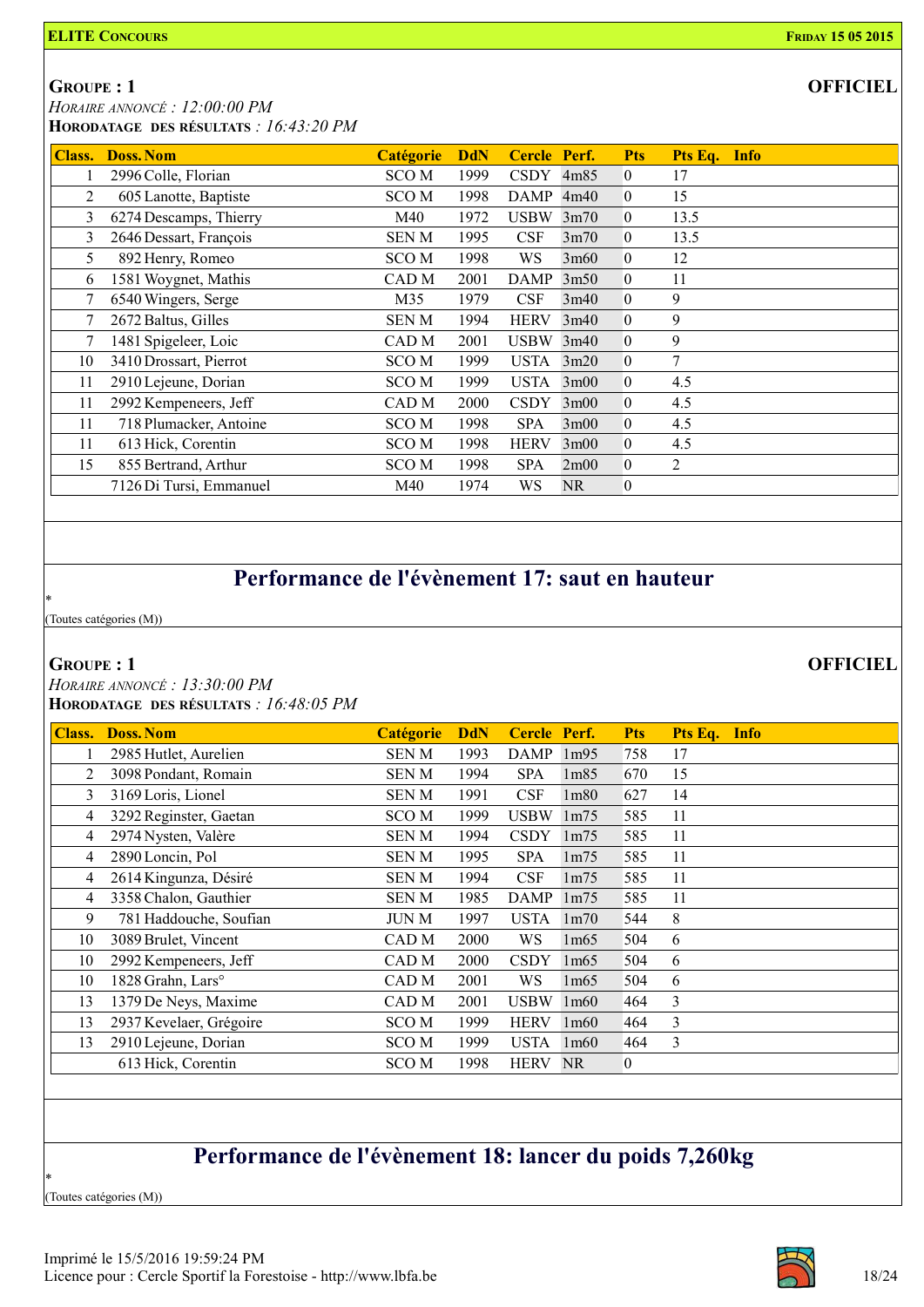**OFFICIEL** 

GROUPE : 1

 HORAIRE ANNONCÉ : 13:30:00 PM HORODATAGE DES RÉSULTATS : 16:50:13 PM

| Class. | <b>Doss. Nom</b>             | <b>Catégorie</b> | <b>DdN</b> | Cercle Perf. |                    | <b>Pts</b> | Pts Eq. Info   |
|--------|------------------------------|------------------|------------|--------------|--------------------|------------|----------------|
|        | 3327 Rausin, Loic            | <b>SENM</b>      | 1984       | <b>SPA</b>   | 13m73              | 712        | 17             |
| 2      | 3384 Toussaint, Daniel       | <b>SENM</b>      | 1985       | <b>DAMP</b>  | 12m93              | 663        | 15             |
| 3      | 6669 Benioucef, Karim        | M35              | 1977       | CSF          | 11m85              | 597        | 14             |
| 4      | 3432 NOIRFALISSE, Benjamin   | CAD M            | 2000       | <b>HERV</b>  | 11m82              | 595        | 13             |
| 5      | 2746 Schauwers, François     | <b>JUN M</b>     | 1996       | <b>SPA</b>   | 11m65              | 585        | 12             |
| 6      | 2956 Moreaux, Thibault       | <b>SENM</b>      | 1988       | <b>DAMP</b>  | 11m16              | 556        | 11             |
|        | 3023 Verkest, Allan          | <b>SENM</b>      | 1992       | <b>USBW</b>  | 10m92              | 541        | 10             |
| 8      | 7149 Crets, Samuel           | M35              | 1978       | <b>HERV</b>  | 10 <sub>m</sub> 70 | 528        | 9              |
| 9      | 6922 El Ouadghiri, Abdelilah | M45              | 1969       | CSF          | 10m <sub>67</sub>  | 526        | 8              |
| 10     | 3328 Gets, Damien            | SEN M            | 1985       | <b>USTA</b>  | 10m23              | 499        | 7              |
| 11     | 3434 D'HAVENG, NICOLAS       | CAD M            | 2000       | <b>CSDY</b>  | 9m84               | 476        | 6              |
| 12     | 7071 Ghuys, Dimitri          | M45              | 1968       | <b>USBW</b>  | 9m <sub>67</sub>   | 466        | 5              |
| 13     | 7153 Bolle, François-Xavier  | <b>SENM</b>      | 1981       | <b>CSDY</b>  | 9m60               | 462        | 4              |
| 14     | 3390 Destatte, Cédric        | <b>SENM</b>      | 1984       | WS           | 9m51               | 456        | 3              |
| 15     | 3101 Fenaux, Ludovic         | SEN M            | 1983       | <b>USTA</b>  | 9m09               | 431        | $\overline{2}$ |
| 16     | 2754 Maingain, François      | SEN M            | 1989       | WS           | 7m61               | 343        |                |

## Performance de l'évènement 19: lancer du disque 2,000kg

(Toutes catégories (M))

### GROUPE : 1

\*

 HORAIRE ANNONCÉ : 15:10:00 PM HORODATAGE DES RÉSULTATS : 19:00:44 PM

| <b>Class.</b> | <b>Doss. Nom</b>           | <b>Catégorie</b> | <b>DdN</b> | Cercle Perf. |                    | <b>Pts</b> | Pts Eq. Info |  |
|---------------|----------------------------|------------------|------------|--------------|--------------------|------------|--------------|--|
|               | 3282 Crickx, Alexander     | <b>SENM</b>      | 1990       | CSF          | 40m26              | 670        | 17           |  |
| 2             | 3327 Rausin, Loic          | <b>SENM</b>      | 1984       | <b>SPA</b>   | 40m11              | 667        | 15           |  |
| 3             | 6739 Joiris, Sullivan      | M35              | 1978       | DAMP 35m70   |                    | 578        | 14           |  |
| 4             | 3432 NOIRFALISSE, Benjamin | CAD M            | 2000       | <b>HERV</b>  | 34m58              | 555        | 13           |  |
| 5             | 3284 Qualizza, David       | <b>SENM</b>      | 1983       | <b>HERV</b>  | 33m93              | 542        | 12           |  |
| 6             | 845 Dutrieux, Gilles       | <b>JUN M</b>     | 1997       | <b>USBW</b>  | 32m50              | 514        | 11           |  |
|               | 3328 Gets, Damien          | <b>SENM</b>      | 1985       | <b>USTA</b>  | 32m22              | 508        | 10           |  |
| 8             | 6709 Swoboda, Frederic     | M35              | 1975       | <b>CSDY</b>  | 31 <sub>m</sub> 70 | 498        | 9            |  |
| 9             | 2956 Moreaux, Thibault     | SEN M            | 1988       | <b>DAMP</b>  | 30m29              | 470        | 8            |  |
| 10            | 6540 Wingers, Serge        | M35              | 1979       | CSF          | 30m23              | 469        | 7            |  |
| 11            | 2885 Clavareau, Valentin   | <b>SENM</b>      | 1988       | <b>CSDY</b>  | 29m <sub>68</sub>  | 458        | 6            |  |
| 12            | 3117 Kohl, Geoffrey        | <b>SENM</b>      | 1995       | <b>USBW</b>  | 28m78              | 440        | 5            |  |
| 13            | 2912 Jacques, Sébastien    | <b>SENM</b>      | 1992       | <b>SPA</b>   | 25m85              | 383        | 4            |  |
| 14            | 7056 Bacart, Georges       | M50              | 1962       | <b>USTA</b>  | 24m72              | 362        | 3            |  |
| 15            | 6405 Brulet, Jean-Marc     | M45              | 1967       | WS           | 21m96              | 309        | 2            |  |
| 16            | 3390 Destatte, Cédric      | SEN M            | 1984       | WS           | 20m05              | 273        |              |  |

### Performance de l'évènement 20: triple-saut

(Toutes catégories (M))

\*

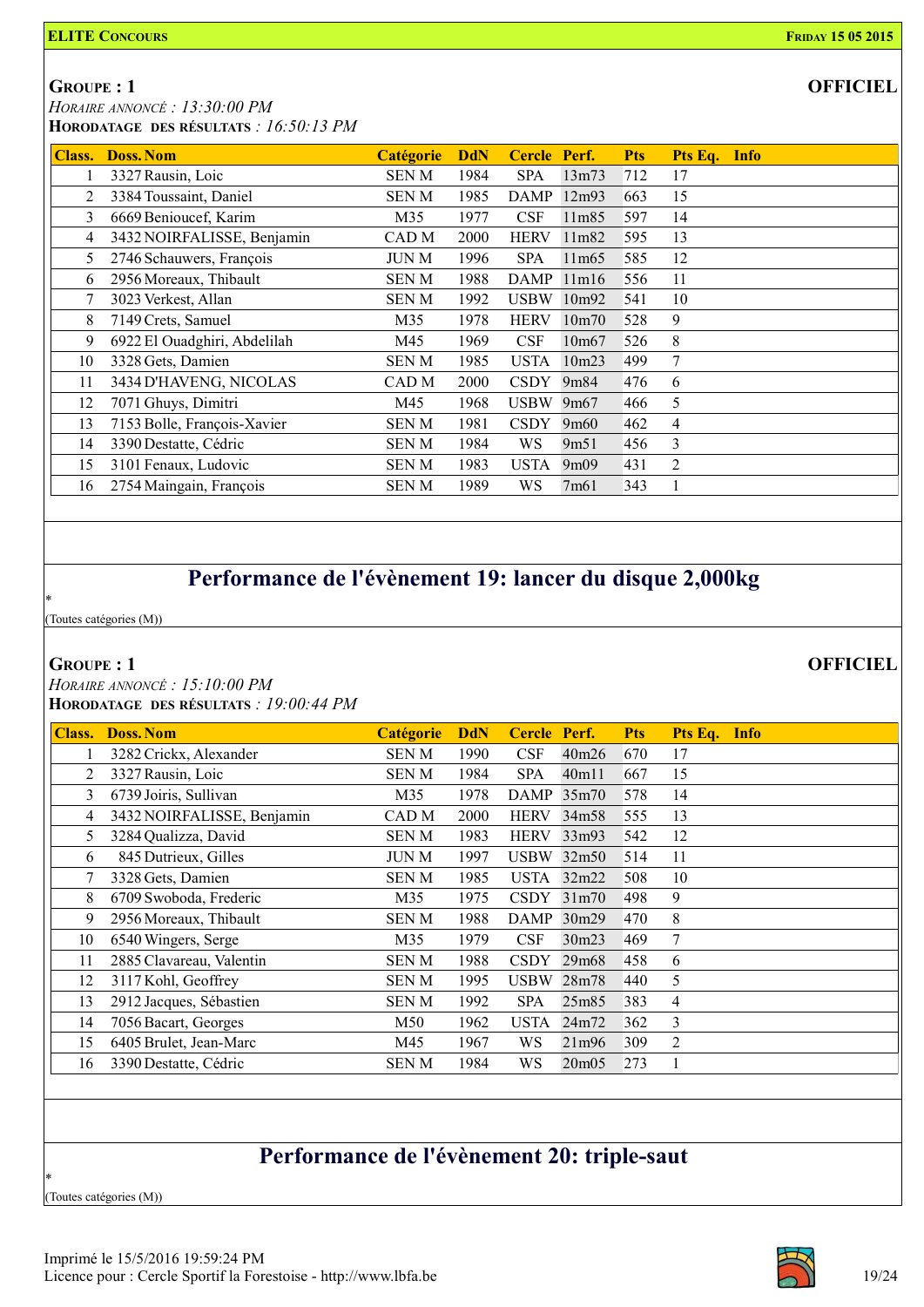### GROUPE : 1

 HORAIRE ANNONCÉ : 15:35:00 PM HORODATAGE DES RÉSULTATS : 19:02:44 PM

|              | <b>Class. Doss. Nom</b> | Catégorie              | <b>DdN</b> | Cercle Perf. |            | <b>Pts</b>       | Pts Eq. Info   |
|--------------|-------------------------|------------------------|------------|--------------|------------|------------------|----------------|
| $\mathbf{1}$ | 2794 Thomas, Nicolas    | <b>SENM</b>            | 1992       | DAMP 14m15   |            | $\overline{0}$   | 17             |
|              |                         |                        |            |              | $+0.0$ m/s |                  |                |
| 2            | 3011 Nsomwe, Didrick    | <b>SENM</b>            | 1994       | <b>CSF</b>   | 13m86      | $\overline{0}$   | 15             |
|              |                         |                        |            |              | $+0.0m/s$  |                  |                |
| 3            | 2614 Kingunza, Désiré   | <b>SENM</b>            | 1994       | CSF          | 13m76      | $\mathbf{0}$     | 14             |
|              |                         |                        |            |              | $+0.0m/s$  |                  |                |
| 4            | 2653 Lambert, Romain    | <b>SENM</b>            | 1993       | <b>DAMP</b>  | 12m95      | $\overline{0}$   | 13             |
|              |                         |                        |            |              | $+0.0m/s$  |                  |                |
| 5            | 3000 Maggiolini, Luca   | CAD M                  | 2000       |              | CSDY 12m44 | $\overline{0}$   | 12             |
|              |                         |                        |            |              | $+0.0$ m/s |                  |                |
| 6            | 898 Bah, Algissimou     | <b>JUN M</b>           | 1997       | WS           | 12m40      | $\overline{0}$   | 11             |
|              |                         |                        |            |              | $+0.0m/s$  |                  |                |
| 7            | 2937 Kevelaer, Grégoire | <b>SCOM</b>            | 1999       | <b>HERV</b>  | 12m39      | $\mathbf{0}$     | 10             |
|              |                         |                        |            |              | $+0.0m/s$  |                  |                |
| 8            | 3292 Reginster, Gaetan  | <b>SCOM</b>            | 1999       |              | USBW 12m20 | $\overline{0}$   | 9              |
|              |                         |                        |            |              | $+0.0m/s$  |                  |                |
| 9            | 2901 Zune, Antonin      | $\operatorname{CAD}$ M | 2000       | <b>SPA</b>   | 12m11      | $\overline{0}$   | $8\,$          |
|              |                         |                        |            |              | $+0.0$ m/s |                  |                |
| 10           | 710 Kuckart, Eric       | <b>JUN M</b>           | 1997       | USBW 12m03   |            | $\overline{0}$   | $\overline{7}$ |
|              |                         |                        |            |              | $+0.0m/s$  |                  |                |
| 11           | 3217 Kempeneers, Sacha  | CAD M                  | 2000       | <b>HERV</b>  | 11m94      | $\mathbf{0}$     | 6              |
|              |                         |                        |            |              | $+0.0m/s$  |                  |                |
| 12           | 3271 Soumahoro, Tommy   | <b>SCOM</b>            | 1999       | <b>WS</b>    | 11m86      | $\overline{0}$   | 5              |
|              |                         |                        |            |              | $+0.0m/s$  |                  |                |
| 13           | 2890 Loncin, Pol        | <b>SENM</b>            | 1995       | <b>SPA</b>   | 11m79      | $\overline{0}$   | $\overline{4}$ |
|              |                         |                        |            |              | $+0.0m/s$  |                  |                |
| 14           | 3103 Evrard, Gilles     | <b>SENM</b>            | 1991       | <b>USTA</b>  | 11m60      | $\mathbf{0}$     | $\overline{3}$ |
|              |                         |                        |            |              | $+0.0m/s$  |                  |                |
| 15           | 6597 Poulain, Philippe  | M45                    | 1966       |              | CSDY 11m55 | $\boldsymbol{0}$ | $\overline{2}$ |
|              |                         |                        |            |              | $+0.0m/s$  |                  |                |
| 16           | 1360 Dubois, Tristan    | CAD M                  | 2001       | <b>USTA</b>  | 11m20      | $\overline{0}$   | $\mathbf{1}$   |
|              |                         |                        |            |              | $+0.0m/s$  |                  |                |
|              |                         |                        |            |              |            |                  |                |
|              |                         |                        |            |              |            |                  |                |
|              |                         |                        |            |              |            |                  |                |
|              |                         |                        |            |              |            |                  |                |

### Performance de l'évènement 31: saut en longueur

\* (Cadets (M), Scolaires (M), Seniors (M), Toutes catégories (M))

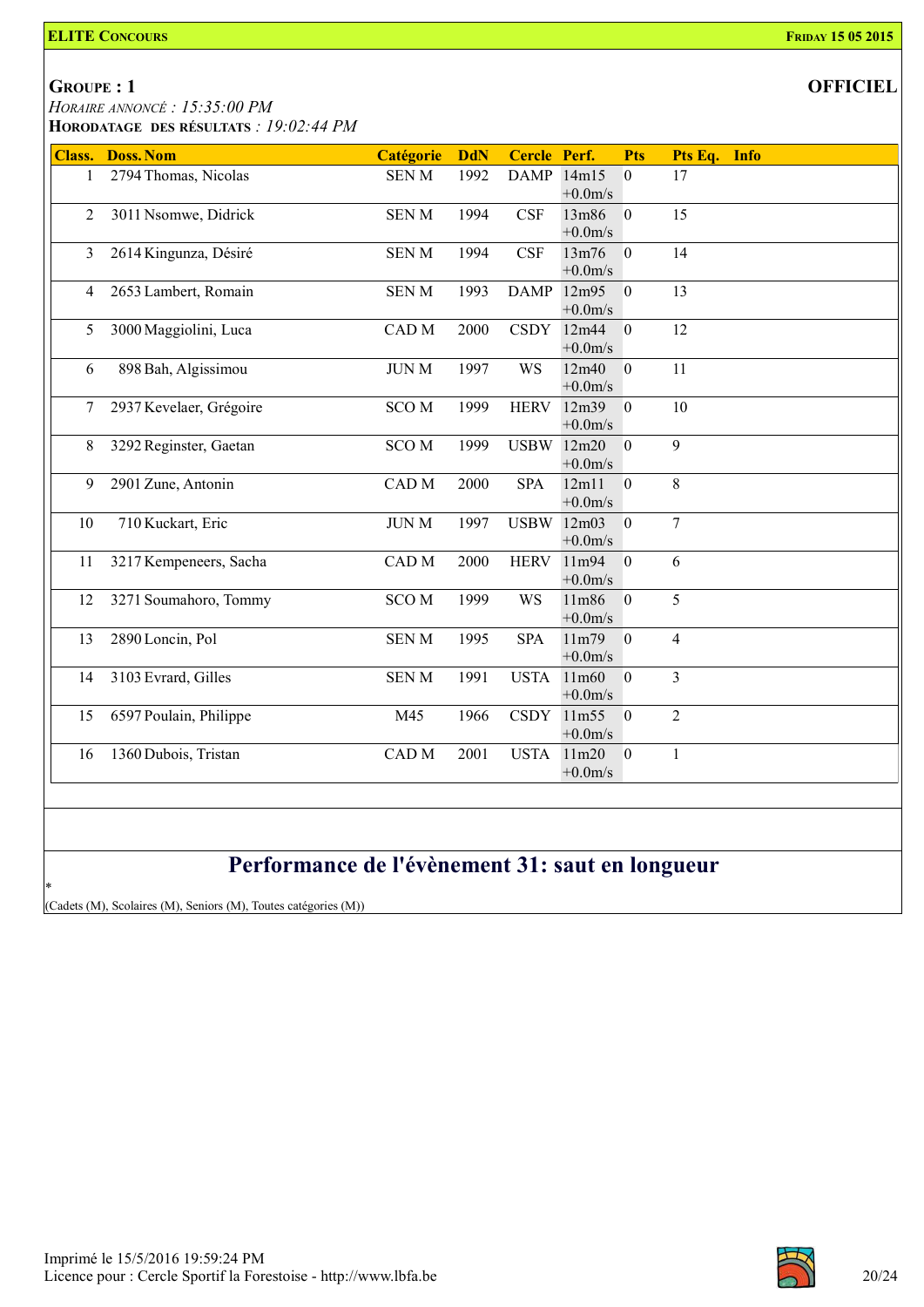GROUPE : 1

 HORAIRE ANNONCÉ : 14:00:00 PM HORODATAGE DES RÉSULTATS : 14:28:36 PM

| <b>Class.</b> | <b>Doss, Nom</b>              | <b>Catégorie</b> | <b>DdN</b> | Cercle Perf. |                  | <b>Pts</b>     | Pts Eq. Info   |
|---------------|-------------------------------|------------------|------------|--------------|------------------|----------------|----------------|
|               | 2653 Lambert, Romain          | SEN M            | 1993       | <b>DAMP</b>  | 6m92             | $\overline{0}$ | 17             |
| 2             | 2794 Thomas, Nicolas          | SEN M            | 1992       | <b>DAMP</b>  | 6m89             | $\theta$       | 15             |
| 3             | 3098 Pondant, Romain          | <b>SENM</b>      | 1994       | <b>SPA</b>   | 6m70             | $\theta$       | 14             |
| 4             | 3011 Nsomwe, Didrick          | SEN M            | 1994       | CSF          | 6m26             | $\theta$       | 13             |
| 5             | 3146 El Omari, Mouhcine       | <b>SENM</b>      | 1992       | <b>CSF</b>   | 6m20             | $\theta$       | 12             |
| 6             | 2672 Baltus, Gilles           | <b>SENM</b>      | 1994       | <b>HERV</b>  | 6m04             | $\theta$       | 11             |
|               | 3103 Evrard, Gilles           | <b>SENM</b>      | 1991       | <b>USTA</b>  | 6m03             | $\theta$       | 10             |
| 8             | 6597 Poulain, Philippe        | M45              | 1966       | <b>CSDY</b>  | 5m <sub>57</sub> | $\theta$       | 8.5            |
| 8             | 3116 Mayne, Marty             | <b>JUN M</b>     | 1996       | USBW         | 5m57             | $\theta$       | 8.5            |
| 10            | 3217 Kempeneers, Sacha        | CAD M            | 2000       | <b>HERV</b>  | 5m48             | $\theta$       | 7              |
| 11            | 1828 Grahn, Lars <sup>o</sup> | CAD M            | 2001       | WS.          | 5m45             | $\overline{0}$ | 6              |
| 12            | 3089 Brulet, Vincent          | CAD M            | 2000       | WS           | 5m40             | $\overline{0}$ | 5              |
| 13            | 3150 Desmet, Erwin            | <b>SENM</b>      | 1984       | <b>USBW</b>  | 5m23             | $\theta$       | $\overline{4}$ |
| 14            | 3199 Sondag, Gil              | CAD M            | 2000       | <b>CSDY</b>  | 5m14             | $\theta$       | 3              |
| 15            | 1360 Dubois, Tristan          | CAD M            | 2001       | <b>USTA</b>  | 4m68             | $\theta$       | $\overline{2}$ |
| 16            | 3171 Delhasse, Yannick        | SEN M            | 1989       | <b>SPA</b>   | 1 <sub>m39</sub> | $\overline{0}$ |                |

### **DIV II CONCOURS FRIDAY 15 05 2015**

## Performance de l'évènement 16: saut en longueur

(Toutes catégories (M))

### GROUPE : 1

\*

 HORAIRE ANNONCÉ : 14:00:00 PM HORODATAGE DES RÉSULTATS : 16:46:32 PM

| <b>Class.</b> | <b>Doss. Nom</b>                | <b>Catégorie</b> | <b>DdN</b> | Cercle Perf. |            | <b>Pts</b>     | Pts Eq. Info |  |
|---------------|---------------------------------|------------------|------------|--------------|------------|----------------|--------------|--|
|               | 3013 Davies, Matthieu           | CAD M            | 2000       | OSGA 6m35    |            | $\overline{0}$ |              |  |
| 2             | 2976 Mammerickx, Yannick        | SEN M            | 1993       | <b>RCB</b>   | 6m32       | $\overline{0}$ |              |  |
| 3             | 3400 BAELEN, This               | CAD M            | 2000       | JSMC         | 6m14       | $\overline{0}$ |              |  |
| 4             | 3345 Iacolina, Ugo              | SEN M            | 1993       | OSGA         | 6m01       | $\mathbf{0}$   |              |  |
| 5             | 3347 Tambour, Yanis             | <b>SCOM</b>      | 1999       | <b>HUY</b>   | 5m59       | $\mathbf{0}$   |              |  |
| 6             | 915 Gueulette, Arnaud           | SCO <sub>M</sub> | 1998       | <b>RCB</b>   | 5m45       | $\overline{0}$ |              |  |
| 7             | 1269 Biatour, Basile            | CAD M            | 2001       | FCHA         | 5m25       | $\overline{0}$ |              |  |
| 8             | 2985 Seynave, Charles           | SCO M            | 1999       | <b>JSMC</b>  | 5m16       | $\overline{0}$ |              |  |
| 9             | 2666 Gabriel, Aurelien          | SEN M            | 1992       | ARCH 5m08    |            | $\overline{0}$ |              |  |
| 10            | 2940 Mokhles, Amir <sup>o</sup> | SEN M            | 1990       | DACM 5m02    |            | $\mathbf{0}$   |              |  |
| 11            | 912 Gryspeert, Adrien           | <b>SCOM</b>      | 1998       | <b>FLEU</b>  | 4m96       | $\mathbf{0}$   |              |  |
| 12            | 3192 Jacquemin, Julien          | CAD M            | 2000       | FCHA         | 4m94       | $\overline{0}$ |              |  |
| 13            | 3280 Clarenne, Benjamin         | CAD M            | 2000       | ARCH         | 4m73       | $\overline{0}$ |              |  |
| 14            | 3165 Dalebroux, Pierre          | CAD M            | 2000       | <b>FLEU</b>  | 4m55       | $\overline{0}$ |              |  |
| 15            | 3241 Martinez-Fernandez, Axel   | SCO M            | 1999       | DACM 4m45    |            | $\overline{0}$ |              |  |
|               | 3342 Laruelle, Jeremy           | SEN M            | 1991       | <b>HUY</b>   | <b>DNS</b> | $\mathbf{0}$   |              |  |
|               |                                 |                  |            |              |            |                |              |  |

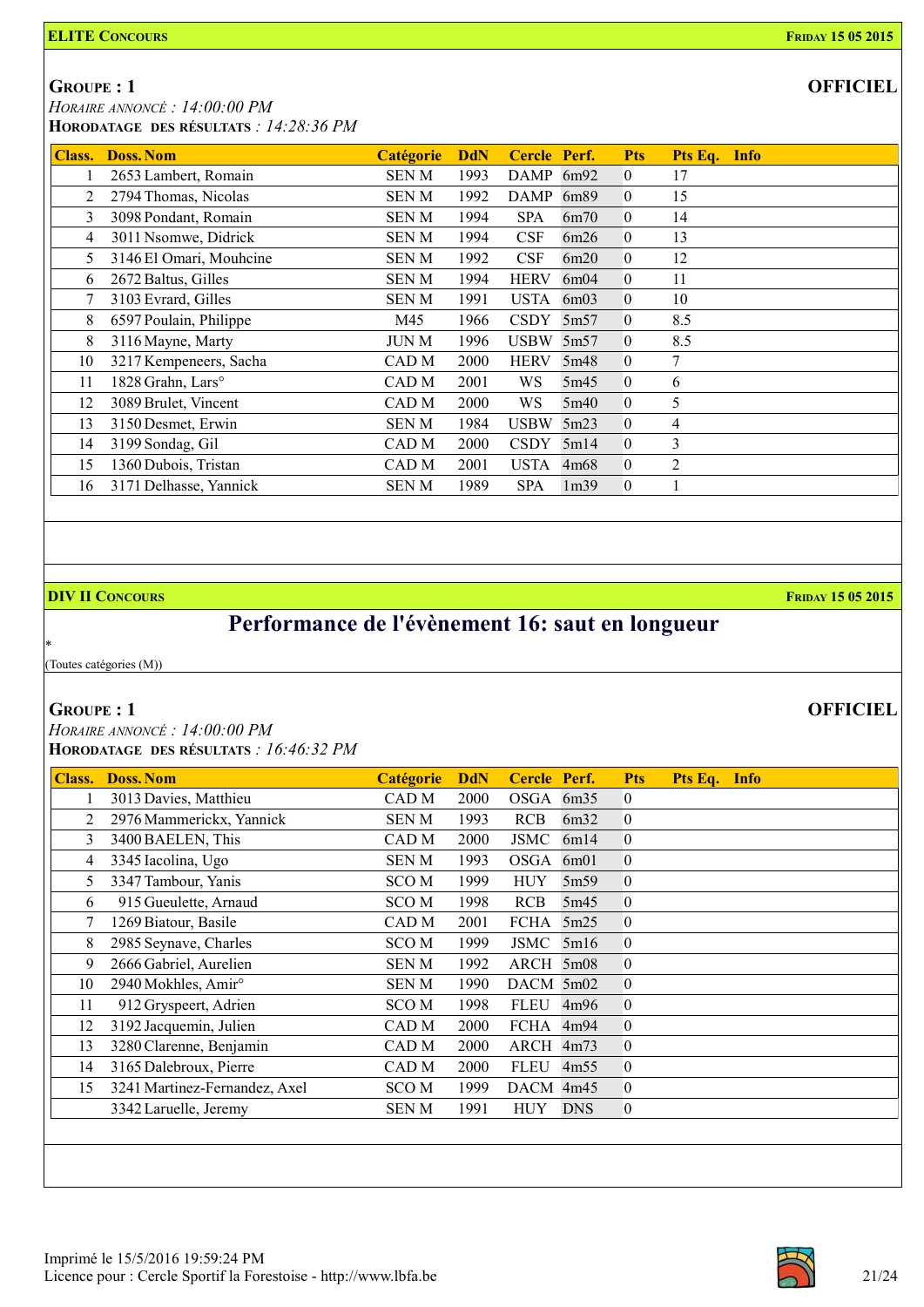### Performance de l'évènement 30: lancer du javelot 800g

(Toutes catégories (M))

### GROUPE : 1

\*

 HORAIRE ANNONCÉ : 13:30:00 PM HORODATAGE DES RÉSULTATS : 16:52:02 PM

| Class. | <b>Doss. Nom</b>                | <b>Catégorie</b> | <b>DdN</b> | Cercle Perf.        |       | <b>Pts</b> | Pts Eq. Info |  |
|--------|---------------------------------|------------------|------------|---------------------|-------|------------|--------------|--|
|        | 2976 Mammerickx, Yannick        | SEN M            | 1993       | <b>RCB</b>          | 55m82 | 675        |              |  |
| 2      | 765 Albertuccio, Alix           | SCO M            | 1998       | <b>FLEU</b>         | 41m12 | 458        |              |  |
| 3      | 2807 Duchene, Julien            | SEN M            | 1994       | ARCH                | 40m84 | 454        |              |  |
| 4      | 3333 Lecocq de Pletincx, Nathan | SEN M            | 1995       | <b>RCB</b>          | 40m41 | 448        |              |  |
| 5      | 3342 Laruelle, Jeremy           | SEN M            | 1991       | <b>HUY</b>          | 39m85 | 440        |              |  |
| 6      | 2929 Lannoy-Brennet, David      | SEN M            | 1993       | JSMC                | 34m74 | 366        |              |  |
|        | 3217 Fauville, Dimitri          | SEN M            | 1981       | FCHA                | 33m37 | 347        |              |  |
| 8      | 6205 Mazy, Gauthier             | M35              | 1977       | $FCHA$ 32m13        |       | 329        |              |  |
| 9      | 2805 Noel, Adrien               | <b>SENM</b>      | 1992       | $\text{ARCH}$ 30m99 |       | 313        |              |  |
| 10     | 2684 Quevit, Alexandre          | SEN M            | 1994       | OSGA 30m95          |       | 313        |              |  |
| 11     | 3008 Van Vlaenderen, David      | SEN M            | 1989       | DACM 29m98          |       | 299        |              |  |
| 12     | 3380 BOUDOUFTI, FAOUZI          | CAD M            | 2000       | DACM 28m41          |       | 277        |              |  |
| 13     | 3316 Henquet, Vincent           | SEN M            | 1992       | <b>HUY</b>          | 27m67 | 267        |              |  |
| 14     | 3221 Zaffuto, Guillaume         | SEN M            | 1995       | <b>JSMC</b>         | 27m56 | 265        |              |  |
| 15     | 2685 Soudant, Nicolas           | <b>SENM</b>      | 1992       | $OSGA$ 27m03        |       | 258        |              |  |
| 16     | 6383 Blondiau, Marc             | M45              | 1968       | <b>FLEU</b>         | 23m56 | 210        |              |  |

## Performance de l'évènement 32: saut en hauteur

(Toutes catégories (M))

### GROUPE : 1

\*

 HORAIRE ANNONCÉ : 14:55:00 PM HORODATAGE DES RÉSULTATS : 17:13:37 PM

| Class.         | <b>Doss, Nom</b>                | <b>Catégorie</b> | <b>DdN</b> | Cercle Perf. |                   | <b>Pts</b> | Pts Eq. Info |  |
|----------------|---------------------------------|------------------|------------|--------------|-------------------|------------|--------------|--|
| 1              | 3475 Baggio, Loris              | SCO M            | 1999       | <b>HUY</b>   | 1 <sub>m80</sub>  | 627        |              |  |
| 2              | 3429 DEWINTER, Basile           | CAD M            | 2000       | JSMC         | 1 <sub>m</sub> 70 | 544        |              |  |
| 2              | 3013 Davies, Matthieu           | CAD M            | 2000       | OSGA         | 1 <sub>m</sub> 70 | 544        |              |  |
| 4              | 780 Lecocq de Pletincx, Maxime  | SCO M            | 1998       | <b>RCB</b>   | 1m65              | 504        |              |  |
| 4              | 2940 Mokhles, Amir <sup>o</sup> | SEN M            | 1990       | DACM 1m65    |                   | 504        |              |  |
| 4              | 648 Dalebroux, Thomas           | JUN M            | 1997       | <b>FLEU</b>  | 1m65              | 504        |              |  |
| $\overline{4}$ | 3488 Hatert, Jehan              | CAD M            | 2000       | <b>HUY</b>   | 1m65              | 504        |              |  |
| 4              | 2664 Del Forno, Pierre          | SEN M            | 1992       | ARCH         | 1m65              | 504        |              |  |
| $\overline{4}$ | 765 Albertuccio, Alix           | SCO M            | 1998       | <b>FLEU</b>  | 1m65              | 504        |              |  |
| 10             | 3192 Jacquemin, Julien          | CAD M            | 2000       | FCHA         | 1m60              | 464        |              |  |
| 10             | 3012 Carlier, Arthur            | CAD <sub>M</sub> | 2000       | OSGA 1m60    |                   | 464        |              |  |
| 12             | 707 Houtart, Cyril              | SCO M            | 1998       | ARCH 1m50    |                   | 389        |              |  |
| 12             | 6203 Chanet, Michel             | M55              | 1960       | FCHA         | 1m50              | 389        |              |  |
| 14             | 3069 Pauwels, Philippe          | SEN M            | 1994       | <b>RCB</b>   | 1m40              | 317        |              |  |
| 14             | 3167 Henne, Marian              | CAD M            | 2000       | DACM 1m40    |                   | 317        |              |  |
| 14             | 3431 Hochepied, Hugo            | SCO M            | 1999       | <b>JSMC</b>  | 1m40              | 317        |              |  |
|                |                                 |                  |            |              |                   |            |              |  |

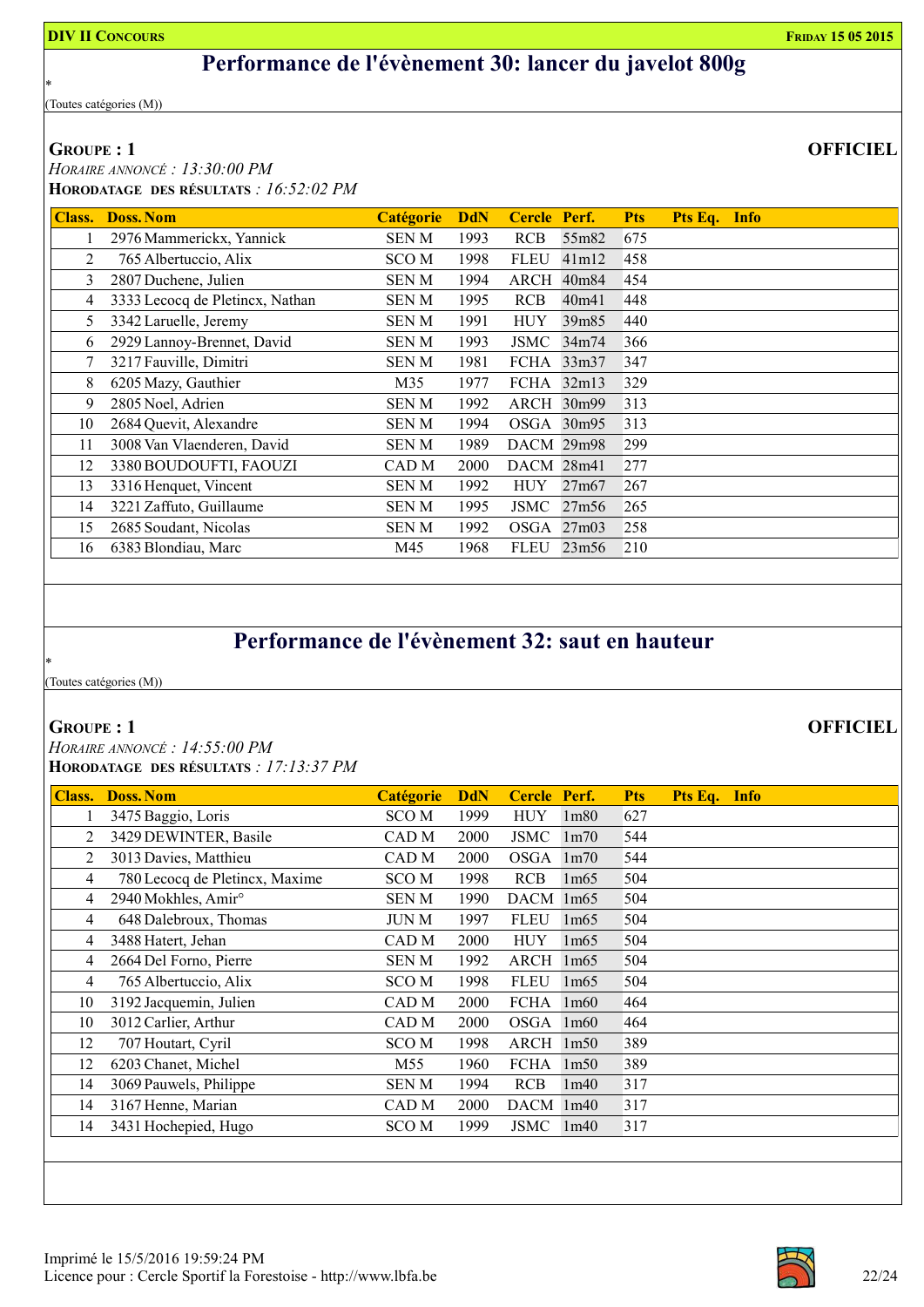### Performance de l'évènement 33: lancer du poids 7,260kg

(Toutes catégories (M))

### GROUPE : 1

\*

 HORAIRE ANNONCÉ : 15:30:00 PM HORODATAGE DES RÉSULTATS : 17:03:00 PM

| <b>Doss. Nom</b>                         | <b>Catégorie</b> | <b>DdN</b> |             |            | <b>Pts</b>                                                                                                                    | Pts Eq. Info |  |
|------------------------------------------|------------------|------------|-------------|------------|-------------------------------------------------------------------------------------------------------------------------------|--------------|--|
| 3239 Quoidbach, Elias                    | JUN M            | 1996       |             |            | 692                                                                                                                           |              |  |
| 3344 Deffrasnes, Loic                    | SEN M            | 1987       |             |            | 612                                                                                                                           |              |  |
| 2612 Hoffman, Nils                       | SEN M            | 1986       |             |            | 582                                                                                                                           |              |  |
| 3217 Fauville, Dimitri                   | SEN M            | 1981       |             |            | 548                                                                                                                           |              |  |
| 3136 Antos, Vojtech <sup>o</sup>         | SEN M            | 1990       | <b>RCB</b>  | 10m93      | 542                                                                                                                           |              |  |
| 7137 Guichart, William                   | M45              | 1969       | OSGA        | 10m21      | 498                                                                                                                           |              |  |
| 6897 Delcros, Vincent                    | M35              | 1980       | <b>HUY</b>  | 10m13      | 493                                                                                                                           |              |  |
| 2810 Helmus, Romain                      | JUN M            | 1996       | <b>HUY</b>  | 10m12      | 493                                                                                                                           |              |  |
| 6403 Schimek, Erwin                      | M45              | 1967       |             | 9m65       | 465                                                                                                                           |              |  |
| 3400 BAELEN, This                        | CAD M            | 2000       | JSMC        | 9m54       | 458                                                                                                                           |              |  |
| 3021 Ollo Malobe, Christian <sup>o</sup> | SEN M            | 1982       |             |            | 449                                                                                                                           |              |  |
| 7157 VERCLEVEN, SEBASTIEN                | CAD M            | 2000       |             |            | 449                                                                                                                           |              |  |
| 2806 Morimont, Emmanuel                  | SEN M            | 1982       |             |            | 443                                                                                                                           |              |  |
| 6383 Blondiau, Marc                      | M45              | 1968       | <b>FLEU</b> | 6m92       | 303                                                                                                                           |              |  |
| 7144 Kersten, Léon                       | M60              | 1952       | <b>FLEU</b> | 6m19       | 260                                                                                                                           |              |  |
| 3347 Leclercq, Olivier                   | JUN M            | 1996       | <b>RCB</b>  | <b>DNS</b> | $\bf{0}$                                                                                                                      |              |  |
|                                          |                  |            |             |            | <b>Cercle Perf.</b><br>DACM 13m40<br>OSGA 12m09<br>DACM 11m60<br>FCHA 11m03<br>FCHA<br>ARCH 9m39<br>JSMC<br>9m39<br>ARCH 9m29 |              |  |

### Performance de l'évènement 34: lancer du disque 2,000kg

(Toutes catégories (M))

### GROUPE : 1

\*

 HORAIRE ANNONCÉ : 16:45:00 PM HORODATAGE DES RÉSULTATS : 19:14:48 PM

| Class. | <b>Doss. Nom</b>                | <b>Catégorie</b> | <b>DdN</b> | Cercle Perf.    |                   | <b>Pts</b>     | Pts Eq. Info |
|--------|---------------------------------|------------------|------------|-----------------|-------------------|----------------|--------------|
|        | 3239 Quoidbach, Elias           | JUN M            | 1996       | $DACM$ 39 $m60$ |                   | 656            |              |
| 2      | 2612 Hoffman, Nils              | SEN M            | 1986       | DACM 39m16      |                   | 648            |              |
| 3      | 6594 Peromet, Daniel            | M60              | 1953       | <b>HUY</b>      | 32m06             | 505            |              |
| 4      | 3333 Lecocq de Pletincx, Nathan | SEN M            | 1995       | RCB             | 28m64             | 438            |              |
| 5.     | 3347 Leclercq, Olivier          | JUN M            | 1996       | <b>RCB</b>      | 28m46             | 434            |              |
| 6      | 3344 Deffrasnes, Loic           | SEN M            | 1987       | OSGA            | 28m29             | 431            |              |
| 7      | 6897 Delcros, Vincent           | M35              | 1980       | <b>HUY</b>      | 24m07             | 349            |              |
| 8      | 7157 VERCLEVEN, SEBASTIEN       | CAD M            | 2000       | JSMC            | 24m00             | 348            |              |
| 9      | 7137 Guichart, William          | M45              | 1969       |                 | OSGA 23m44        | 337            |              |
| 10     | 2807 Duchene, Julien            | <b>SENM</b>      | 1994       | ARCH 22m63      |                   | 322            |              |
| 11     | 2806 Morimont, Emmanuel         | SEN M            | 1982       |                 | ARCH 21m44        | 299            |              |
| 12     | 7144 Kersten, Léon              | M60              | 1952       | <b>FLEU</b>     | 19 <sub>m30</sub> | 259            |              |
| 13     | 2929 Lannoy-Brennet, David      | <b>SENM</b>      | 1993       | <b>JSMC</b>     | 18m39             | 242            |              |
| 14     | 6403 Schimek, Erwin             | M45              | 1967       | FCHA            | 18m21             | 239            |              |
|        | 3217 Fauville, Dimitri          | SEN M            | 1981       | FCHA DNS        |                   | 0              |              |
|        | 6881 Aerts, Alain               | M45              | 1966       | <b>FLEU</b>     | NR.               | $\overline{0}$ |              |
|        |                                 |                  |            |                 |                   |                |              |